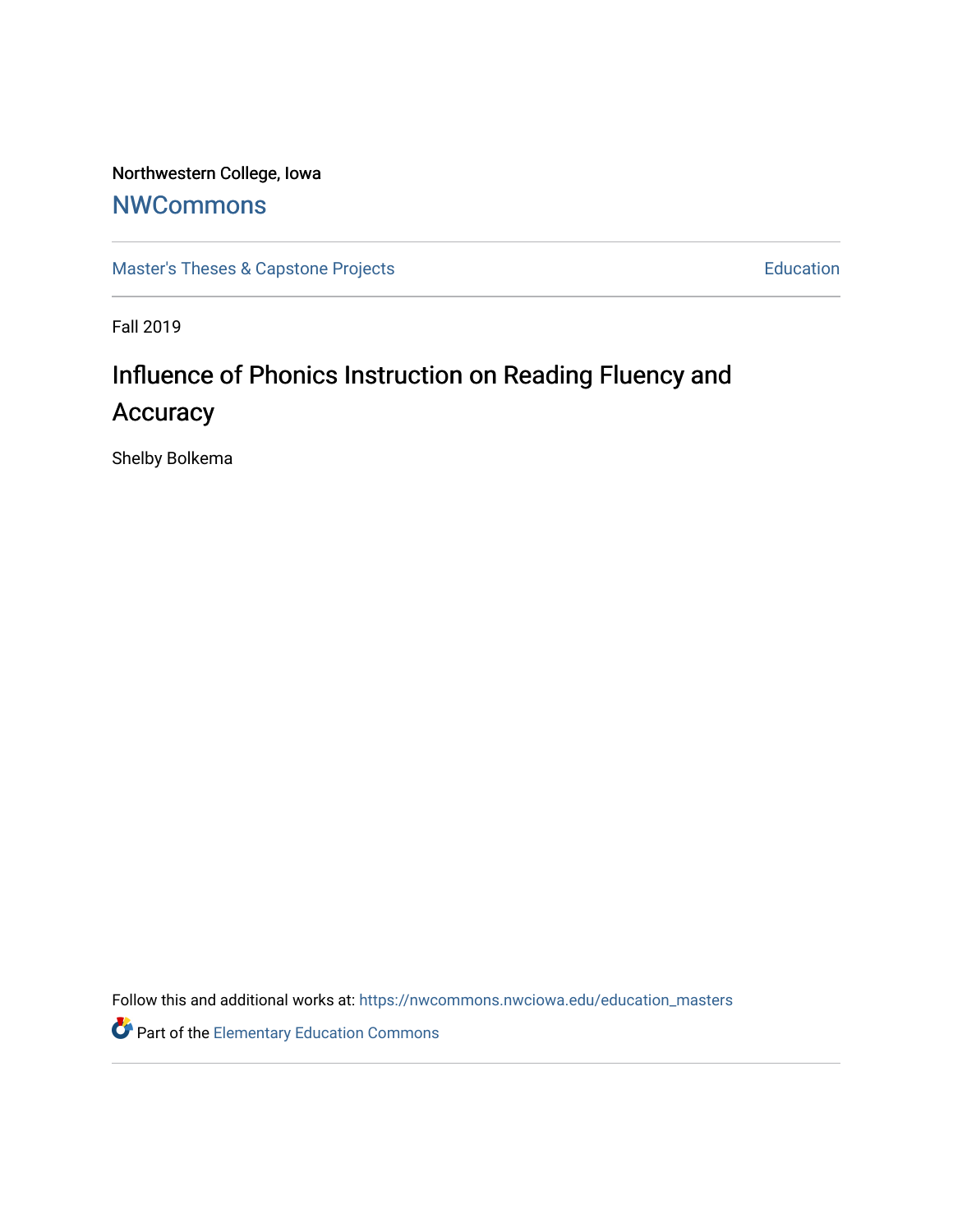Influence of Phonics Instruction on Reading Fluency and Accuracy

Shelby Bolkema

Northwestern College

An Action Research Project Presented in Partial Fulfillment of the Requirements For the Degree of Master of Education Dr. Daniela Syed

November 18, 2019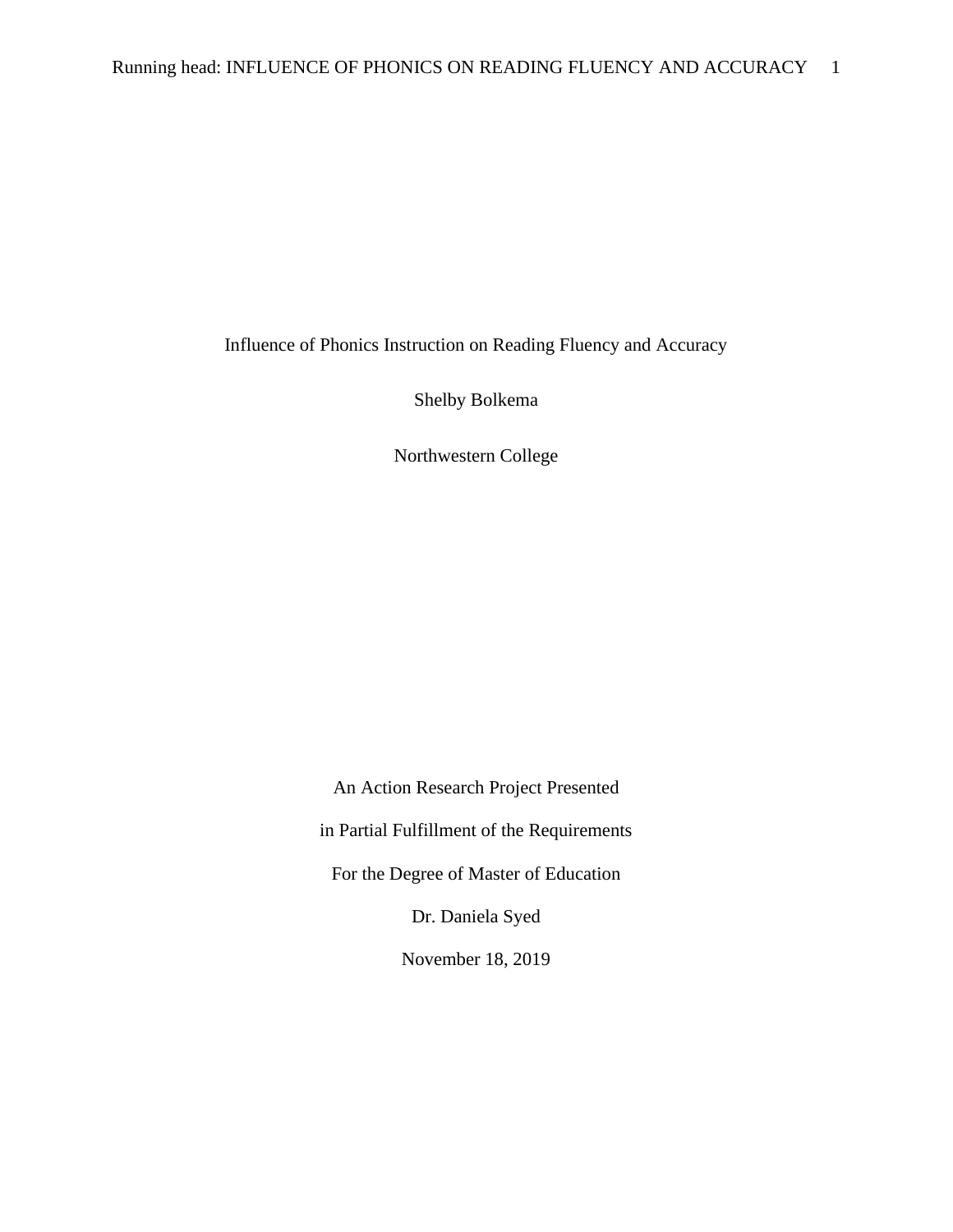### **Table of Contents**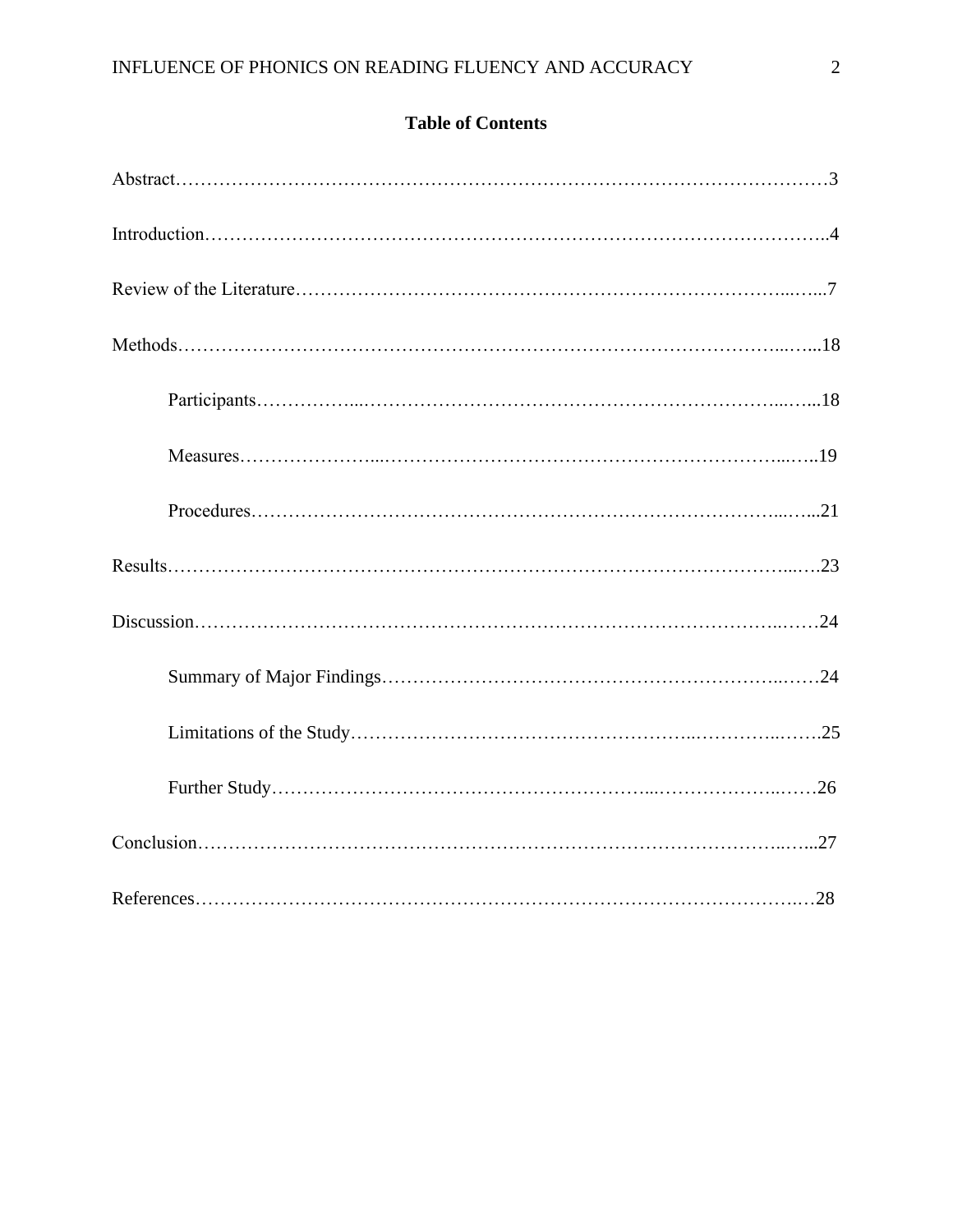#### **Abstract**

This action research study investigated the impact that an explicit phonics curriculum had on second grade readers. Blast Phonics was implemented in first grade during the 2018-2019 school year. Thus, data from 2018-2019 second graders provided baseline data from students who did not receive Blast Phonics. Data from 2019-2020 second graders provided data from students who did receive Blast Phonics. The FAST CBM Reading assessment provides data on fluency (WPM) and accuracy (%). The Press Decoding Inventory provided data on accuracy of targeted phonics skills. Comparing data from the two groups pointed to the impact that the phonics instruction had on readers' fluency and accuracy. Although the data did not indicate statistical significance, it did provide data that indicated that the phonics curriculum may be positively impacting readers as they read words with isolated phonics skills.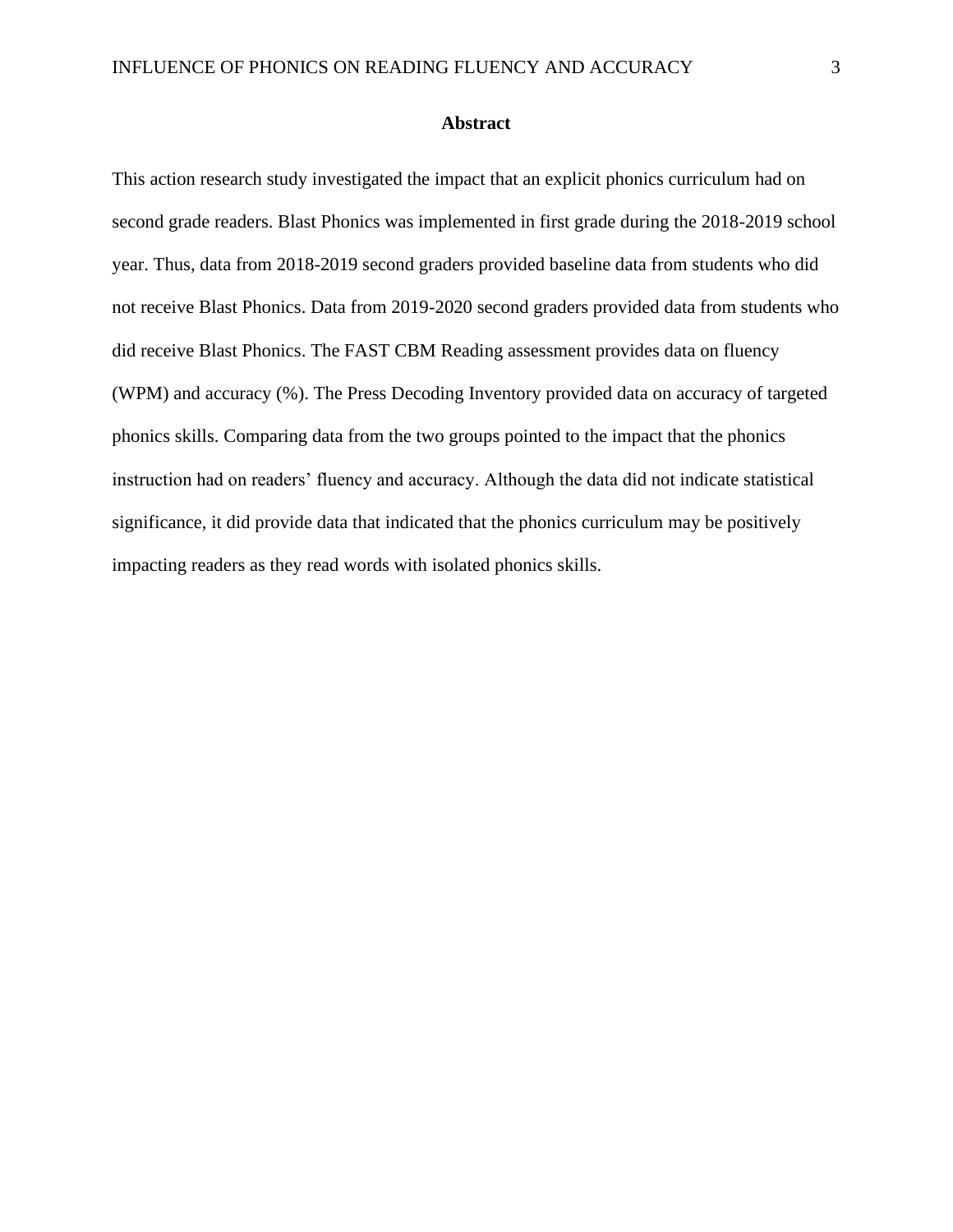#### Influence of Phonics Instruction on Reading Fluency and Accuracy

Literacy is a complicated, yet essential skill that will support children for their entire lives. Maddox & Feng (2013) describe literacy as a fundamental cornerstone. Not only do they believe that limited literacy significantly affects academic success, they also believe it will reduce social and emotional success throughout life. Literacy is an essential skill to life in modern society (Faust & Kandelshine-Waldman, 2011). If literacy does in fact carry such great influence in students' lives, educators have an essential role in providing holistic, thorough, and applicable instruction to develop fluent readers.

Carson, Gillon, & Boustead (2013) present a statistic that up to one in three early readers struggle with proficiency in basic reading and writing skills. Based on the theory of limited internal attention, students have less mental capacity to find meaning in text when they focus so intently on decoding the text (Tracey, 2017). This negatively impacts their comprehension and high-order thinking skills. Due to their slower pace and lower reading capabilities, dysfluent readers usually have fewer opportunities to interact with complex text (Wilson, 2012). This further exacerbates the problem.

The English language is one of great complexity. Campbell, Torr, & Cologon (2012) explain that the English language has a more complex syllabic structure than languages such as German, Finnish, Italian, and Spanish. It also has a less consistent phoneme-grapheme relation, making spelling systems inconsistent. They reference the fact that there are over 500 spelling and sound relationships that our early readers must be familiar with to reach proficiency. English also has 14 vowel phonemes, more than most languages (Ehri & Flugman, 2018). The complexity of the language structure validates the necessity of preparing early readers on how to interact with text that does not always follow the same rules.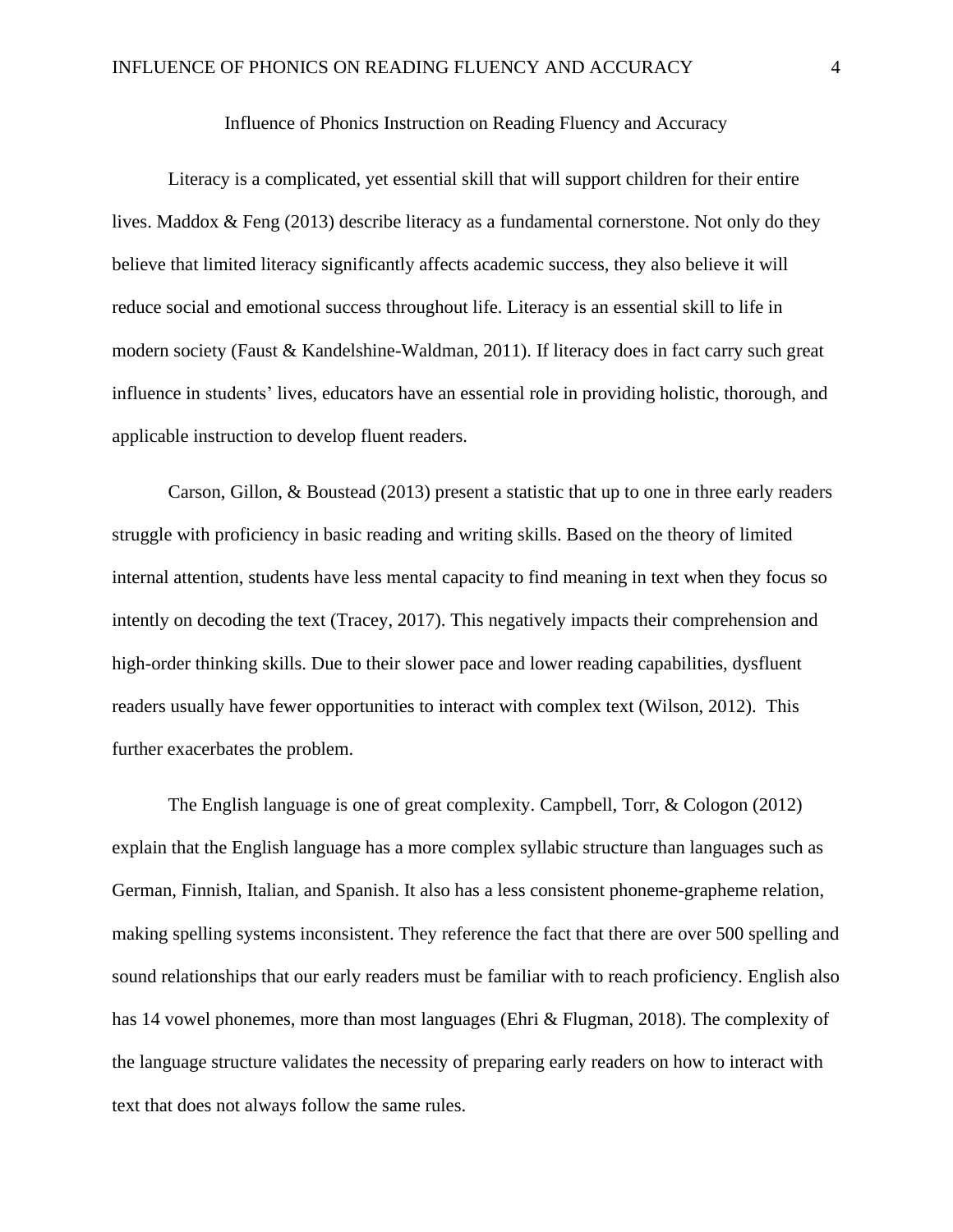Reutzel, Child, Jones, & Clark (2014) explain that the National Reading Panel narrowed the wide-range of literacy skills to five essential, evidence-based skills. Readers must be proficient in phonemic awareness, phonics, fluency, vocabulary, and comprehension in order to be successful. These components must be considered when creating a reading instruction model. According to Pruisner (2009), the reading process, effective reading instruction, and reading assessment all depend on a model. These models guide readers as they develop literacy skills and guide teachers as they identify patterns and develop instruction. There are a variety of approaches to reading instruction, developed with different targeted purposes, but all intending to support learners in reading acquisition (Faust & Kandelshine-Waldman, 2011). However, this variety of reading approaches has caused controversy and debate.

While the need for phonics instruction is evident, there are a variety of approaches to reading instruction. Phonics is described as a component of reading that emphasizes the acquisition of letter-sound correspondences and how they are used in text, (Maddox & Feng, 2013). Literacy experts are in agreement that the foundational knowledge of phonics and phonemic awareness are of utmost importance to reader development; however, disadvantages and advantages exist to each approach. The Reading Wars refers to a controversy that began in the 1960s that revolves around which approach to reading instruction is most effective (Tracey, 2017). This conflict polarized teachers and their instruction (Pruisner, 2009). Ehri & Flugman (2018) concisely explain that the difference comes down to whether the instruction is explicit, implicit, or incidental. The synthetic, analytic, and mixed-method approaches will all be explored throughout this review of literature.

This study will compare data from two student subsets. Both student groups will be in the first month of second grade and assessed using the PRESS Decoding Inventory and the FAST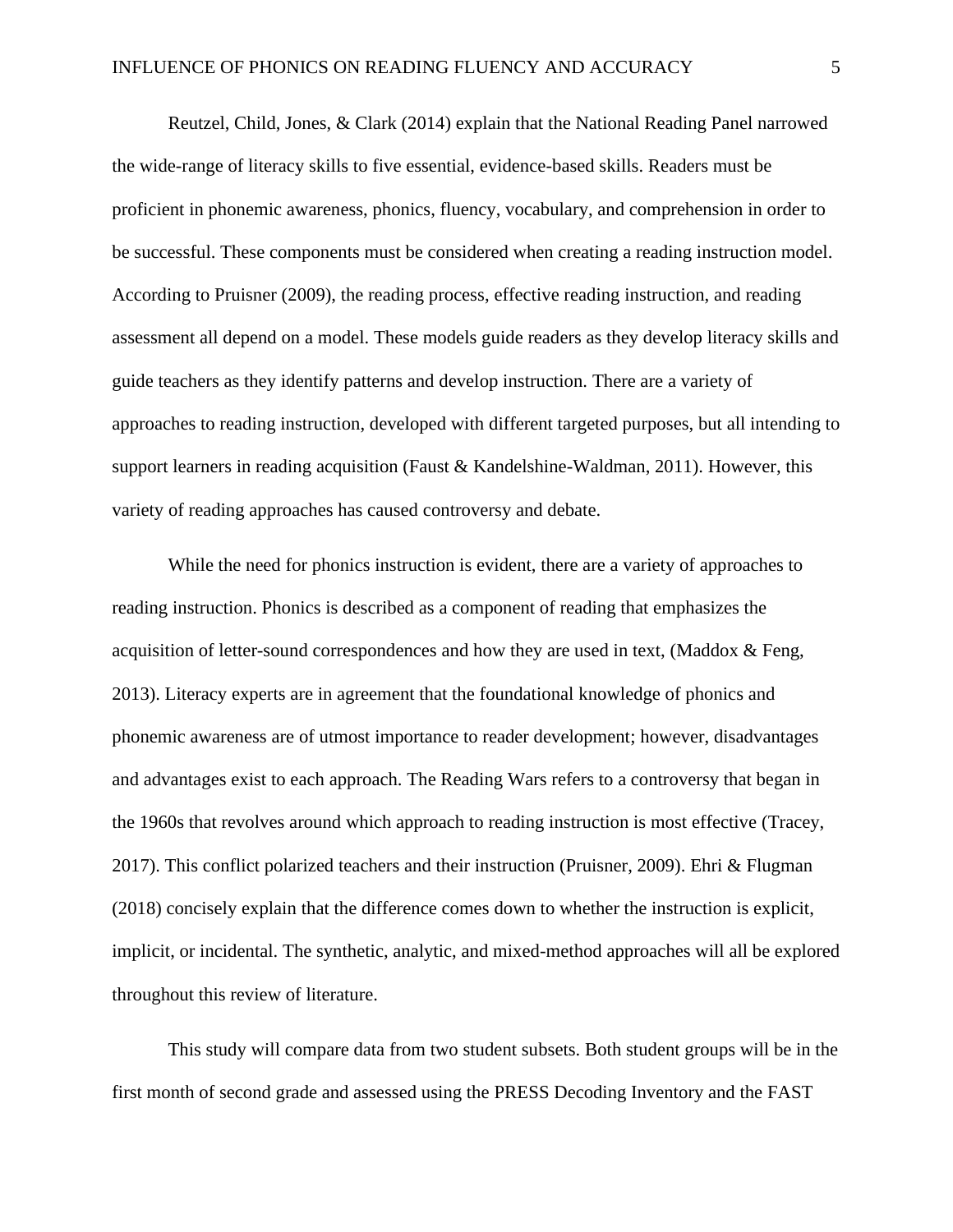CBM (Curriculum-Based Measure) tests. The FAST CBMreading assessment will measure reading fluency by number of correct words per minute. The FAST CBMreading assessment will measure reading accuracy by percentage of correct words per minute. The PRESS Decoding Inventory will also measure accuracy as students read word lists that target specific units of sound. This follows Van Norman, Nelson, & Parker's (2018) recommendation to match the assessment tool with the intervention.

The difference between the two student subgroups is that the students that represent data from Fall 2018 did not receive direct phonics instruction through Blast Phonics. However, the students that represent data from Fall 2019 did receive direct phonics instruction through Blast Phonics. The intention of this study is to determine the impact that Blast Phonics has on the accuracy and fluency of incoming second graders. How does an explicit phonics curriculum influence the reading fluency and accuracy of early readers?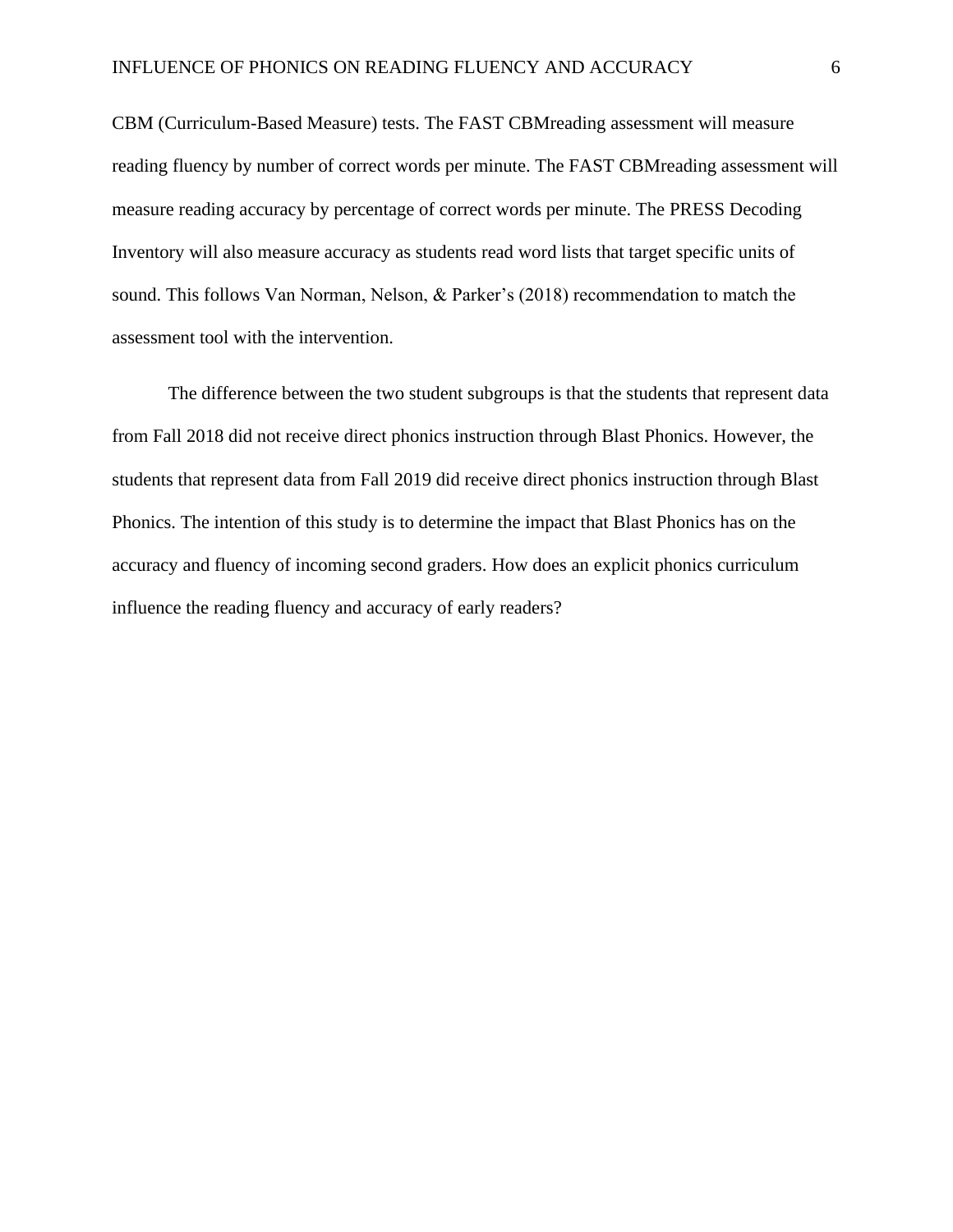#### **Review of Literature**

#### **Introduction to Reading**

Reading is a complicated process in which the consumer must transform written matter by decoding words and then constructing meaning (Sonnenschein, Stapleton, & Benson, 2010). However, literacy also requires the understanding of transferring spoken language to written language. Exposure to print and awareness of language as a form of thought support early readers in this (Carlisle, 2010). Sonnenschein et al. (2010) explain that decoding and comprehension skills are closely related. The cognitive processes that are accessed are rich and deep.

Literacy engages the brain in a deep and complex process. Tracey (2017) explains that the Parallel Distributed Processing Model is made up of the Orthographic Processor, Phonological Processor, Meaning Processor, and Context Processor. The reading process begins with the Orthographic Processor, which observes print and accesses print knowledge. The Phonological Processor processes sounds and accesses sound knowledge. These two processors are considered the low-level processors, which work together to identify words. Once words are identified, the Meaning Processor attaches word meaning and accesses vocabulary knowledge. The reading process ends with the Context Processor, which constructs meaning, monitors understanding, and rectifies misunderstandings.

#### **Foundations Build a Reader**

Foundations of reading must be established so that young readers and authors have the ability to manipulate graphemes, morphemes, multi-syllabic words, sentences, and paragraphs (Ehri & Flugman, 2018). They need the ability to construct and deconstruct writing. According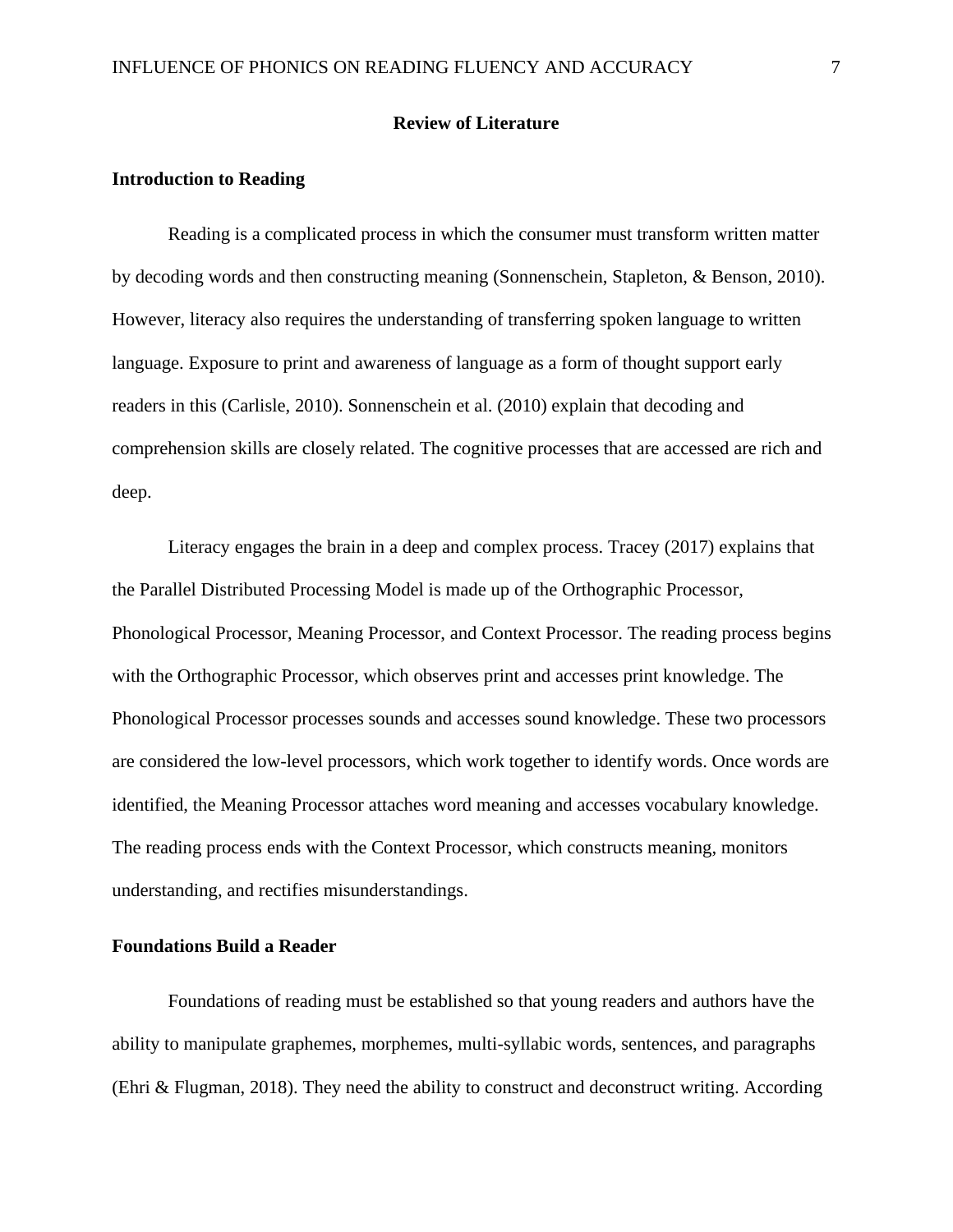to Campbell et al. (2012), the English language is a complicated one, filled with inconsistent spelling rules, multiple-meaning words, and irregular verb conjugations. Learners need tools and strategies to navigate the complexities of the language.

McGeown and Medford (2014) found that the strongest predictors of early reading were letter sound knowledge and short-term memory. They found that letter sound knowledge and phonemic awareness are critical skills in initial reading acquisition as well. According to research by Shanahan & Lonigan (2010), six variables proved to be predictors of later literacy: alphabet knowledge, phonological awareness, rapid automatized naming of letters/digits, rapid automatized naming of objects/colors, writing, and phonological memory. According to Cunningham (2017), the use of phonics is to be able to decode unfamiliar words. Once the reader determines the unknown word, they move on to making meaning of the text.

With that to consider, Campbell (2018) reminds educators that decoding skills, including phonological awareness, phonemic awareness, and phonics are only a portion of becoming a reader. Suggate (2016) even suggests that these skills have limitations in their mastery and aids towards reading. Oral language, vocabulary, grammar, fluency, and comprehension contribute to reading development and should be integrated into instruction as well (Beverly, Giles, & Buck, 2009). According to Sonnenschein et al. (2010), early readers begin with letter sound knowledge and decoding strategies. As readers develop in fluency, their understanding and comprehension follow.

#### **Methods of Phonics Instruction**

According to Pruisner (2009), philosophies behind phonics instruction vary. While Tyler, Hughes, Beverley, & Hastings (2015) explain that some believe that phonics skills should be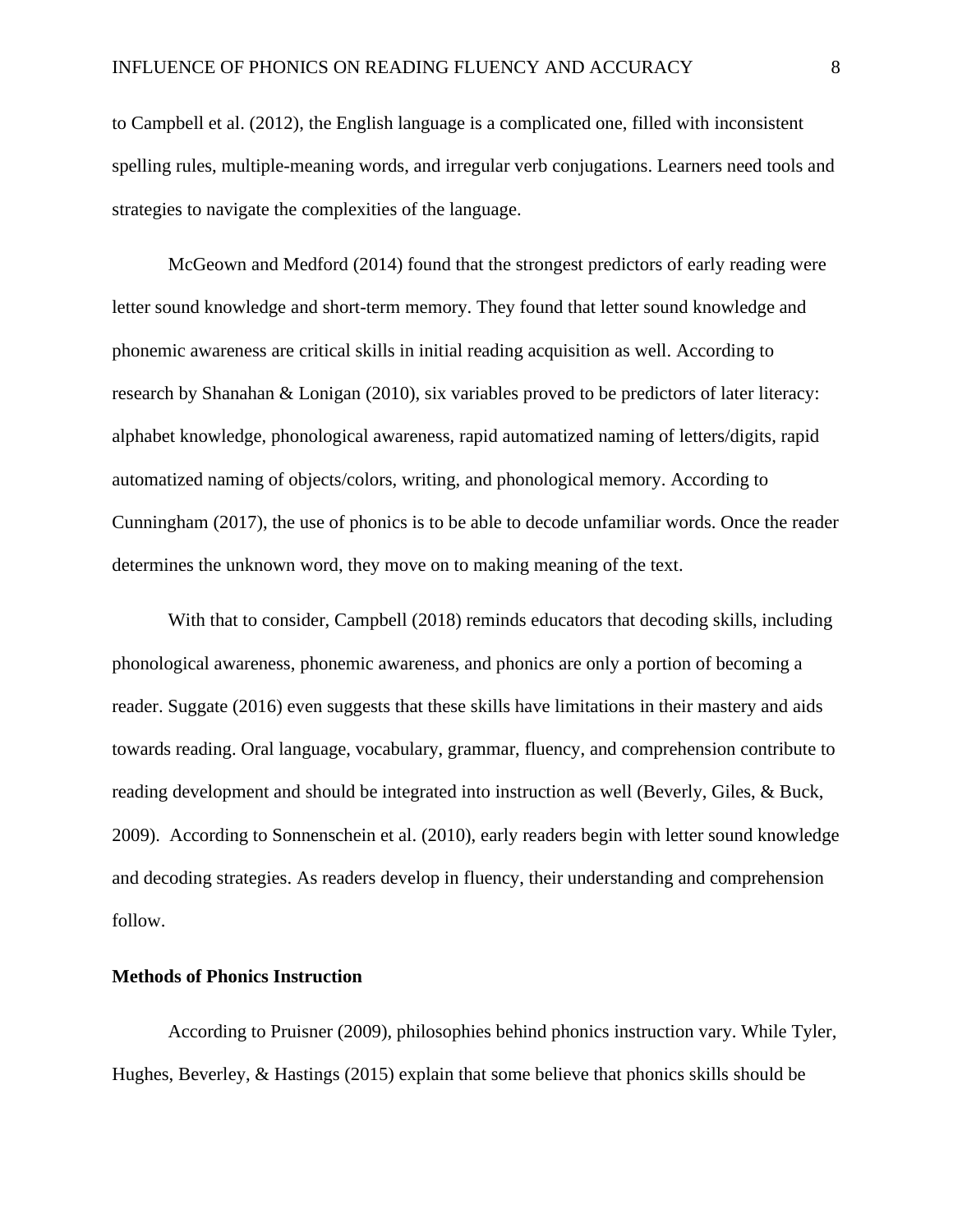isolated and taught explicitly, Sonnenscien et al. (2010) explain that others believe that phonics should be taught implicitly through text. Noltemeyer, Joseph, & Kunesh (2013) explain that others believe in finding an approach that falls between the two.

McGeown & Medford (2014) suggest that teachers should consider reading instruction methods while processing early reading acquisition and development skills. They state that educators may be able to make testable predictions about the skills that readers will access while decoding, based on the method of reading instruction that has been provided to the child. This approach requires that teachers do not assume anything about students' prior knowledge or acquisition and that they directly instruct and explain everything (Reutzel et al., 2014).

The synthetic method of phonics instruction may also be considered explicit phonics instruction, componential phonics instruction, systematic phonics instruction, or traditional phonics instruction (Campbell, 2018). These terms refer to the method of phonics in which focus is placed on individual skills and sounds. Synthetic phonics instruction teaches isolated grapheme-phoneme relationships to support students with concrete rules as they blend isolated sounds into words, (Campbell, 2018). The rules taught in isolated phonics instruction support readers as they decode complicated words. This approach most closely attends to phonemic awareness, phonics, and decoding skills development (Sonnenschein et al., 2010).

According to Faust & Kandelshine-Waldman (2011), synthetic phonics can be explained as a bottom-up process because students are taught to begin their decoding by observing and linking the smallest units of the language, graphemes and phonemes. They work their way up as they string letters together into morphemes. As letters create words, words form sentences, and sentences develop paragraphs, students begin making meaning. They work from small units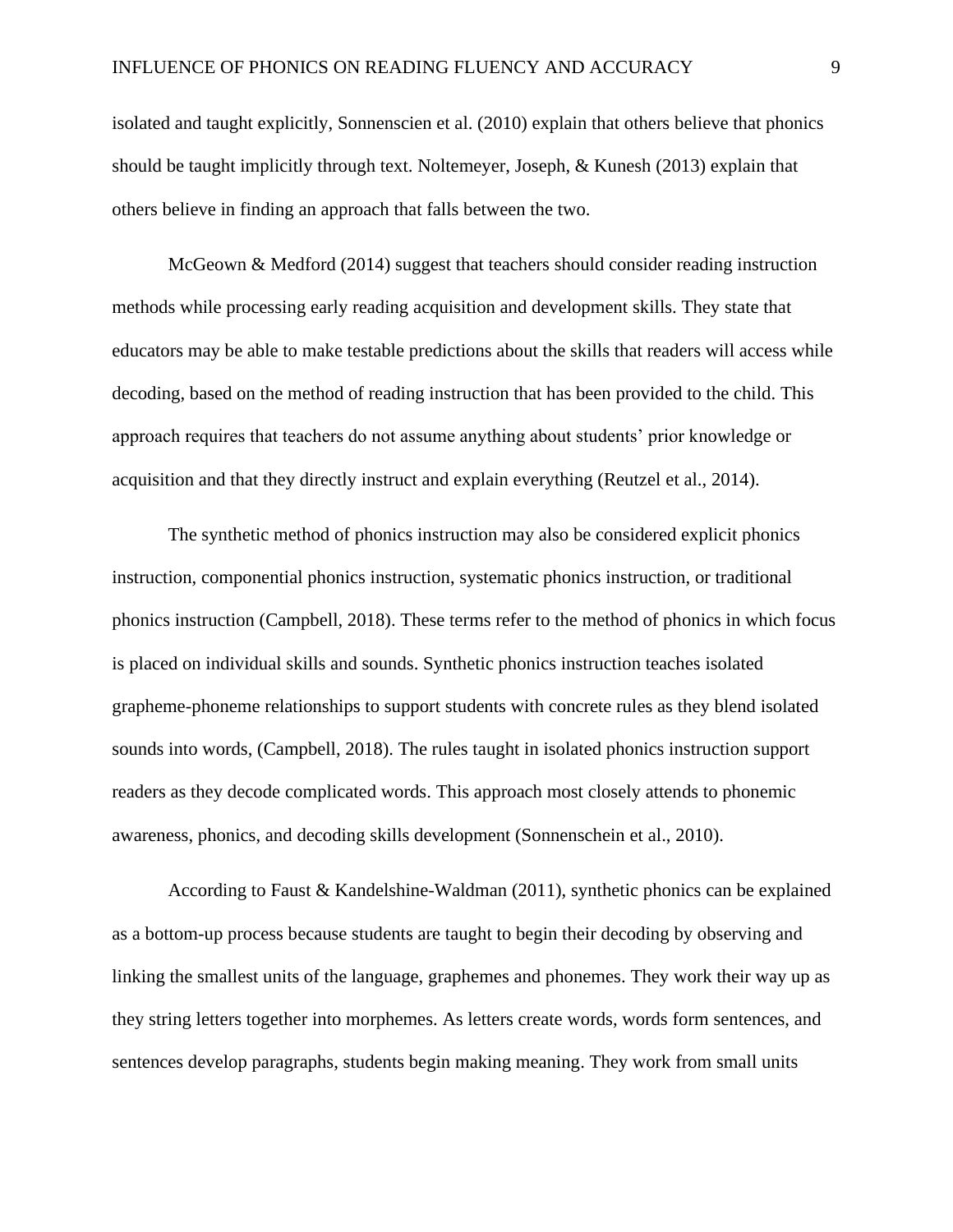while decoding to large units while comprehending. Repetition and practice in following the bottom-up approach will support readers in memorization of these fundamental components.

Reutzel et al. (2014) explain that there are seven essential components to a systematic synthetic approach to phonics instruction. First, material must be explained directly and clearly in concrete ways. Second, teachers must model the skill, process, or concept through skillmodeling and think-alouds. Third, guided practice will benefit early learners through scaffolding and teacher support. Fourth, students will transition into independent, self-regulated practice to apply the skill, concept, or strategy. Fifth, teachers must provide meaningful, timely feedback to guide student learning. Sixth, discussion around the topic, revolving around student questions and responses should take place. Finally, teachers must monitor the progress of students. These components will optimize the efficacy of the explicit phonics instruction.

According to Faust & Kandelshine-Waldman (2011), in the explicit approach, attention is specifically placed on linking phonemes to graphemes though repetition. It emphasizes the alphabetic principle, helping students understand that written language represents spoken language and supporting their spelling development. This instruction may take place through multi-sensory means, vocal and visual associations, decodable texts, or commercial phonics programs (Beverly, Giles, & Buck, 2009).

Campbell et al. (2012) state that commercial phonics programs refer to curricula that systematically introduce the correlation between graphemes to phonemes. The programs teach isolated phonemic, phonological, and alphabetical skills. Campbell et al. (2012) explain that the industry is growing in English-speaking countries worldwide. They found the programs to be most commonly used in prior-to-to school and primary years of elementary school.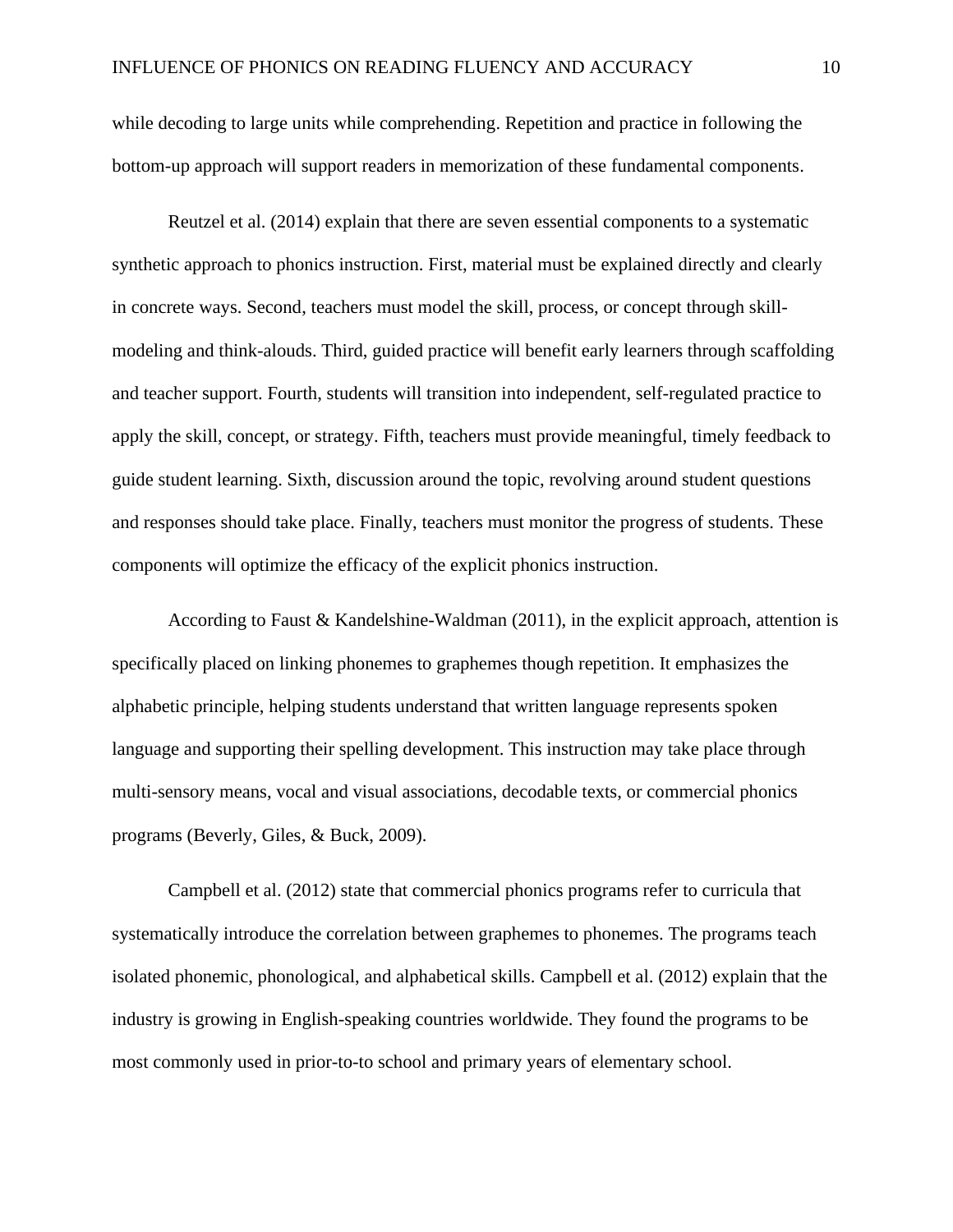According to Campbell et al. (2012), most commercial phonics programs introduce learners to letters, teach readers to synthesize the letters to create a word, and then provide text that targets the phonic skill being taught. Campbell et al. (2012) explain that schools often implement phonics programs to solve the reading deficits present in their readers. However, the curriculum is developed to target phonics. While the school districts find that not all deficits are alleviated, the phonics instruction improves.

According to Reutzel et al. (2014) explicit instruction is highly recommended by the National Reading Panel. The researchers also present information that describes explicit phonics as a powerful and effective model for teaching a vast array of skills and strategies. A study carried out by McGeown & Medford (2014) found that students who are taught with a systematic synthetic phonics approach, they are likely to access letter sound knowledge and short-term memory to blends sounds into unknown words. This suggests that reading instruction methods should be considered and analyzed to develop understanding of the variation in early reader's acquisition and development of reading skills. Furthermore, it should be considered as instruction is developed. The instruction is proven to mold the reader.

An opposing method of phonics instruction is considered the analytic model of phonics. This approach emphasizes comprehension and meaning (Sonnenschein et al., 2010). It may also be considered implicit phonics instruction, whole language instruction, global instruction, holistic instruction, or as the integrated language arts approach. These terms refer to the method of phonics in which phoneme-grapheme relationships are not taught in isolation. They are examined and observed through analyzing patterns and rules through rich text, (Campbell, 2018). This method is explained as child centered as students grapple with, engage in, and manipulate text to decode words and find understanding, (Maddox & Feng, 2013).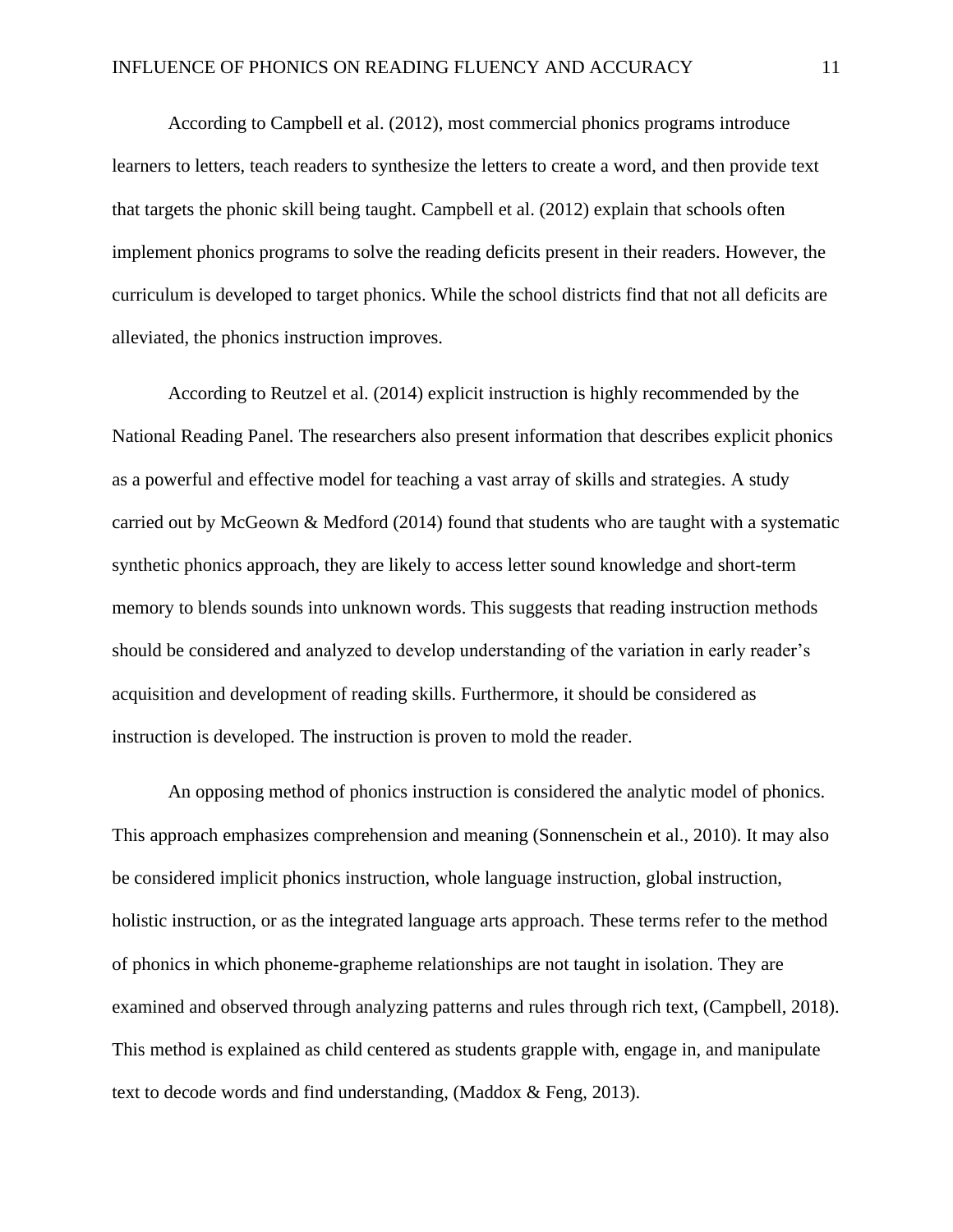According to Faust & Kandelshine-Waldman  $(2011)$ , the analytic approach to phonics instruction views literacy in the top-down process. Students extract words from context, stripping the paragraph or sentence, into singular words. The learner's comprehension and understanding of the context supports them in determining the word. Through this meaning-based process, the reader becomes familiar with the alphabetical principle, spelling patterns, and morphological meanings. Gaining phonemic awareness, phonological awareness, and morphological awareness takes place through text immersion and independent thinking.

Sonnenschein et al. (2010) explain that this approach takes a student-based approach, in which students are responsible for constructing meaning in text and learning the rules of the English language through emergent, high-level thinking processes. Students become active participants in their literacy development, empowering students to take ownership of their literacy understandings. This approach values authentic literature and writing. In this emergent literacy experience, students will encounter text through books, dramatic play, songs, nursery rhymes, and language play. Rich speaking, listening, reading, and writing becomes especially valuable in academic and social senses (Campbell et al., 2013). Sonnenschein et al. (2010) state that the use of authentic text may be more engaging and motivating to students. Carson et al. (2013) explain that this approach to phonics provides the context and strategies for real literacy experiences.

Mixed-method phonics integrates both analytic and synthetic phonics instruction. It can also be considered blended instruction, merged instruction, or eclectic instruction. Sonnenschein et al. (2010) explain that there is a greater push than ever to combine models of instruction and the ways in which instruction and students' skills develop. Campbell (2018) supports the mixedmethod phonics model, which support and complement one another as students decode. Maddox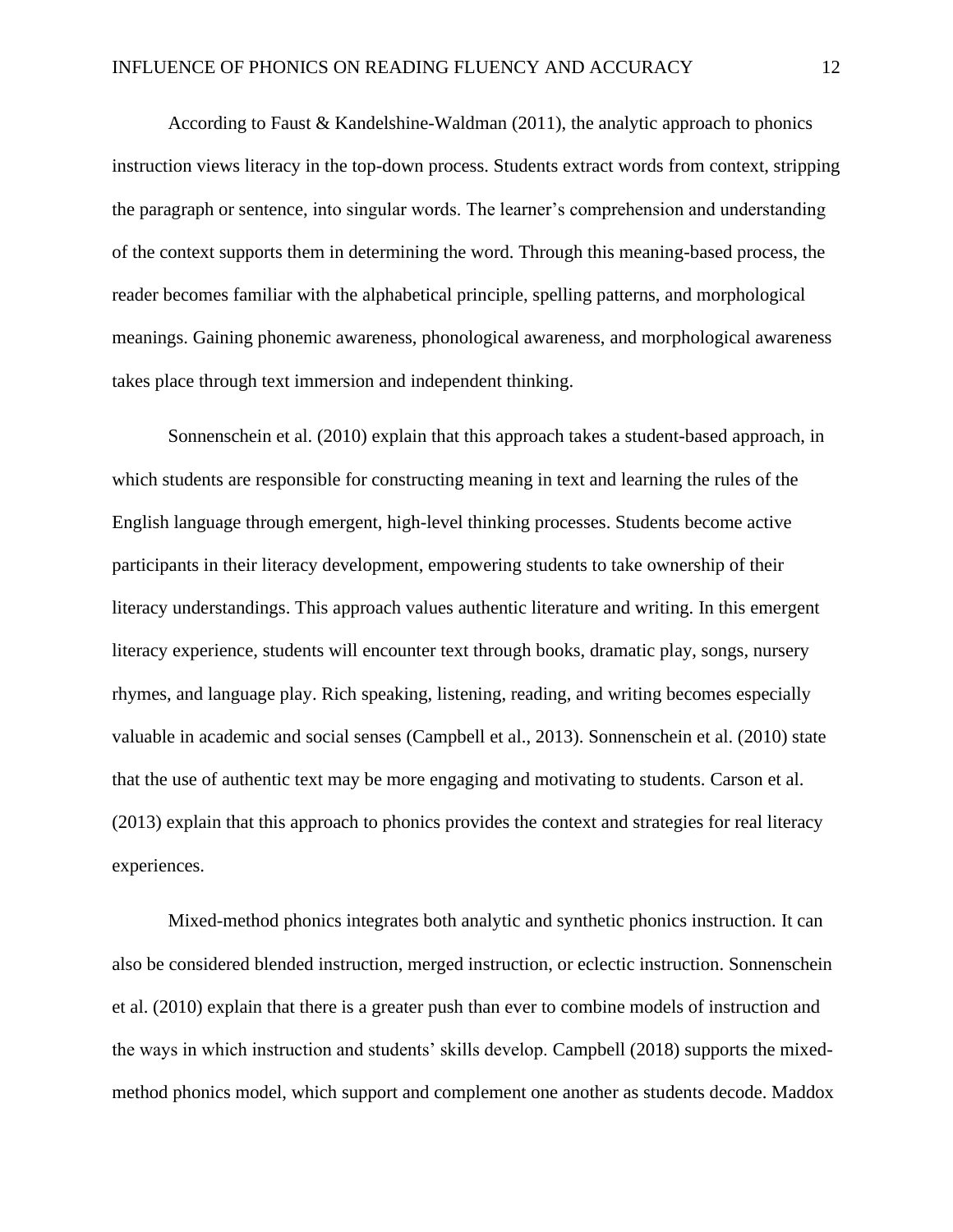& Feng (2013) recommend that literacy should integrate both phonics and whole language into one approach; however, they recommend that the greater emphasis lies on phonics development. According to Noltemeyer et al. (2013), mixed-method reading instruction integrates instruction that addresses phonemic awareness, phonics, fluency, vocabulary, and comprehension.

Integrating literacy processes, skill instruction, and authentic assessment requires engaging, balanced planning and instruction. According to Campbell (2018), the mixed-method of phonics instruction is a comprehensive approach with a balance of code-breaking strategies, explicit academic instruction, and child centered reading. It incorporates both bottom-up processes and top-down processes (Faust & Kandelshine-Waldman, 2011). The instruction provides basis on the alphabetical principle and on the whole language level found within authentic texts; it also provides direct and indirect instruction (Faust & Kandelshine-Waldman, 2011). Sonnenschein et al. (2010) share research that phonics instruction coupled with integrated language arts instruction is most effective. This explains the efficacy of the mixed-model approach to reading instruction.

Maddox and Feng (2013) present a viewpoint supporting analytic phonics that shares concern that breaking, isolating, syllabicating, and segmenting words is removing meaning from the English language. This viewpoint points to identifying words and drawing meaning from context, rather than deconstructing words. Maddox  $\&$  Feng (2013) found that children who are taught from the whole language approach often gain a greater ability to use phonics rules effectively, as opposed to readers who learn phonics rules in isolation.

McGeown & Medford (2018) share a study that supports the idea that the method of instruction greatly affects the method of decoding students use. Those who were taught using the whole language method relied only on whole word decoding strategies. However, those that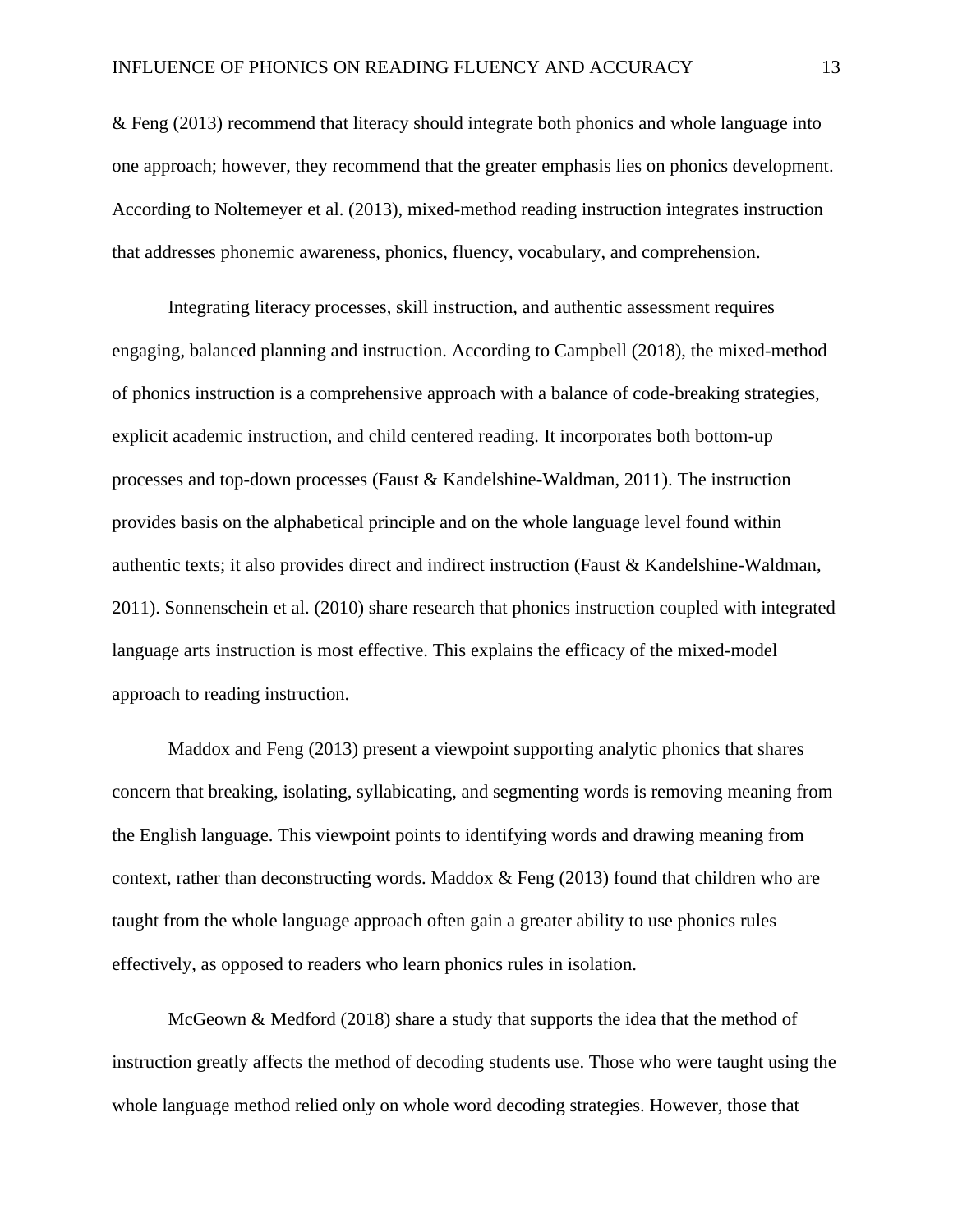were taught with a mixed-method form of phonics were able to use both whole word decoding strategies and phonological recoding strategies.

Cunningham (2017) shares a plethora of phonics strategies that support early readers. He believes that encoding tasks within spelling must be practiced by students to support decoding within text. Students need opportunities to integrate their explicit phonics instruction by applying it to meaningful texts. Inventive spelling in the classroom causes students to access background knowledge, known text, and phonics rules. Phonetic patterns serve a purpose, so instruction must be taught on phonetic patterns and how to manipulate words based on known patterns.

Students have unique backgrounds, experiences, abilities, and prior knowledge. Beverley, Giles, and Buck (2009) explain that a balanced-literacy approach must include skills instruction on word recognition and comprehension, authentic reading experiences, engaging environments, successful teachers, self-monitoring students, and developmentally appropriate practices altered to address student needs. Noltemeyer et al. (2013) state that the lack of adequate reading instruction, the gap between readers widens. Effective phonics instruction takes individual needs of students into account and addresses them at an individual, personal level (Sonnenschein et al., 2010). Differentiation, accommodation, and modification are at the heart of successful instruction.

Different viewpoints and ideas exist about when phonics instruction is most appropriate for readers (Tracey, 2017). Phonics instruction is generally geared toward early learners because it has proven to be preventative, rather than a cure. It is a time-sensitive skill (Tyler et al., 2015). This explains why Reutzel et al. (2014) find value in providing simple instruction to early learners, recommending that phonics instruction be completed in the primary grades. Tyler et al. (2015) report that instruction in kindergarten and first grade were the most impactful. Suggate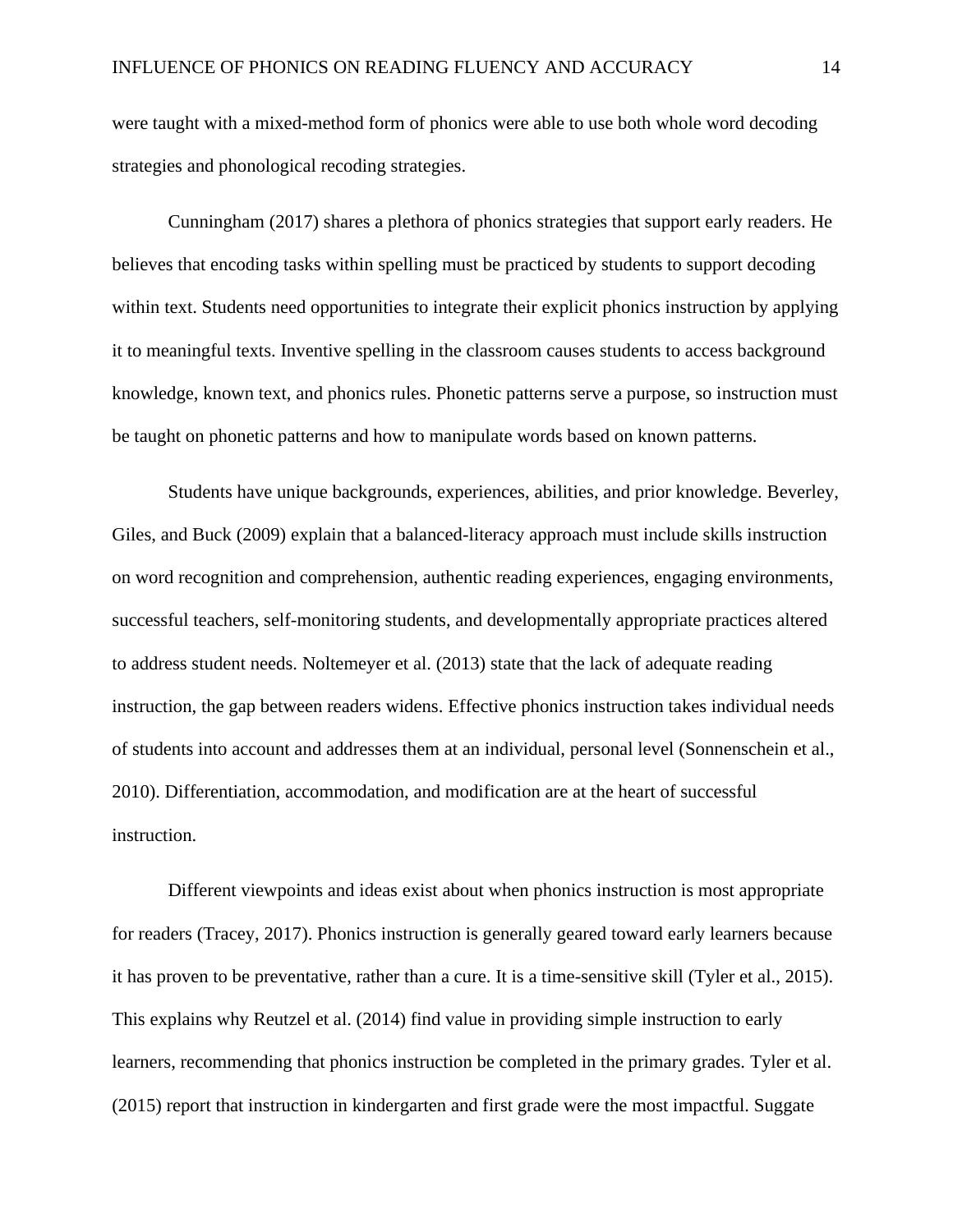(2016) provides specificities, explaining that phonemic awareness should be targeted in preschool and kindergarten and that decoding skills should be targeted in first and second grade. While grade-level guidelines are presented, several researchers emphasize the value in tailoring instruction to student needs.

The amount of classroom time dedicated to reading instruction impacts students' reading skill progression. Tyler et al. (2015) recommend as much intervention time as possible, particularly for students who receive additional tiers of support. They also recommend that assessments take place outside of the instructional time. Shanahan & Lonigan (2010) present research on five types of literacy interventions that support readers: code-focused interventions, shared reading interventions, parent and home programs, preschool/kindergarten programs, and language enhancement interventions. The researchers explain that interventions that merge phonological awareness and print-related activities are highly effective.

A variety of texts are used within literacy instruction. A blend of decodable texts and authentic texts is thought to provide a balanced approach that will address a wide variety of literacy skills (Beverly, Giles, & Buck, 2009). Wilson (2012) explains that oral fluent reading, repeated reading, and assisted reading are all effective fluency interventions. Repeated reading supports the idea of connectionism. Connectionism explains that the more frequently readers encounter print and reading, the more enhanced their reading abilities will be (Tracey, 2017). Connectionism and memorization support automaticity with letter identification, word identification, reading fluency, and comprehension (Ehri & Flugman, 2018). Supporting readers with phrasing and prosody modeling, instruction, and practice will improve their fluency.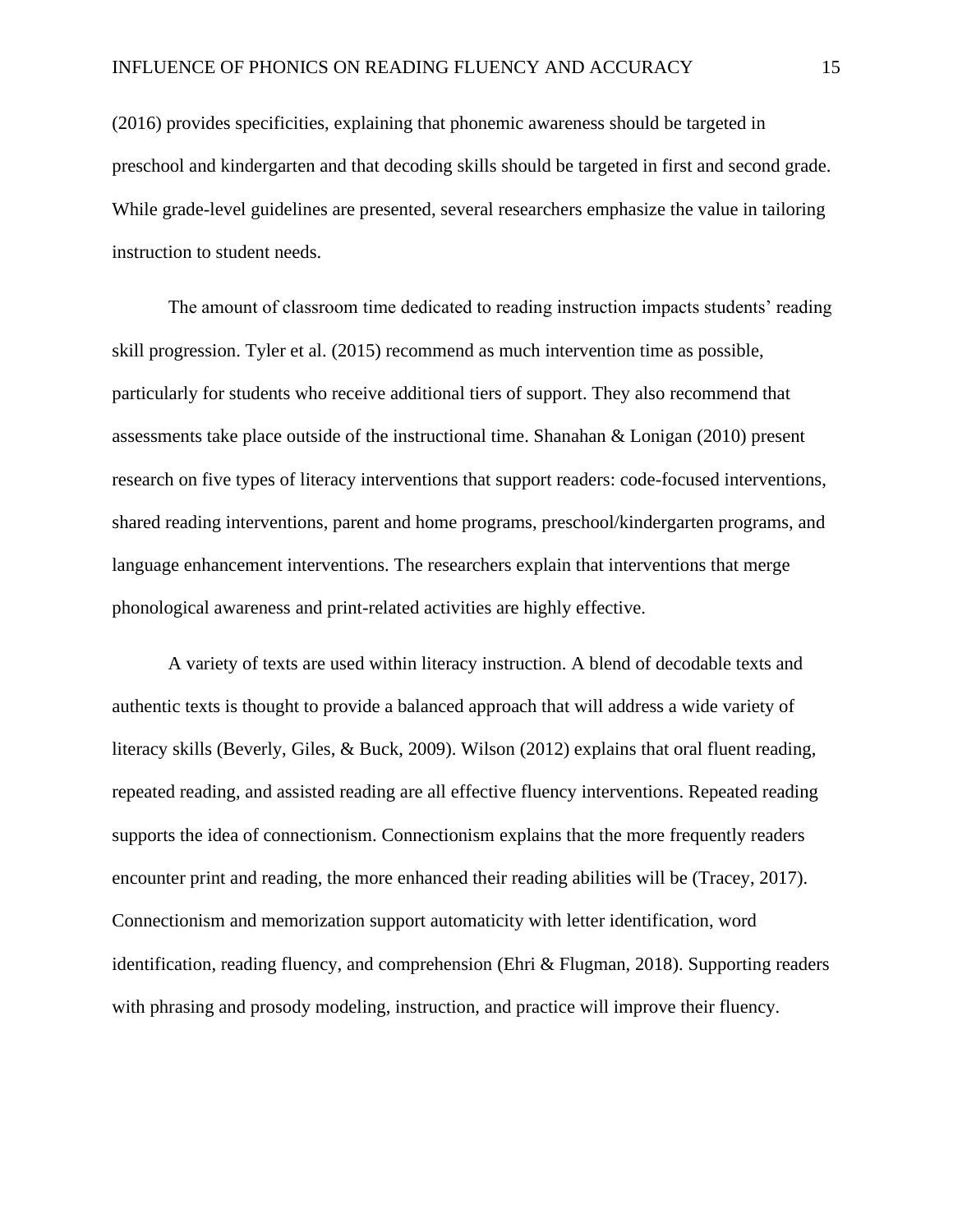#### **Measuring Reading Fluency**

Reading fluency speaks to the pace, flow, intonation, and automaticity of a learner's oral reading. Wilson (2012) believes that fluency is a complex process that requires visual, orthographic, phonological, semantic, conceptual, and articulation processes to function together at a high level. However, fluency requires that they work quickly and precisely. The researcher explains that fluency is at the center of reading by linking word recognition to comprehension. It is thought that fluency is an indicator of students' available cognitive capacity for use in reading processes (Reutzel et al., 2014). As students interact with more complex texts, fluency will continue to be additionally valuable.

Van Norman et al. (2018) believe that curriculum-based measures are the most commonly used academic progress-monitoring assessment. They are also the most researched method of progress-monitoring assessments. A variety of curriculum-based measures exist, uniquely designed based on the unit and skill of measurement that they test. They go on to explain that oral reading is the most common type of curriculum-based measure (CBMs). The data is represented by correct words read per minute and accuracy of the reading. Wilson (2012) explains that focusing on words per minute can cause readers to focus too much on speed and not enough on accuracy and prosody. However, Wilson (2012) also believes that this flaw can be combatted by stressing expressive reading, accurate decoding, vocabulary knowledge, comprehension, and phrase boundaries.

While curriculum-based measures are often used as overall reading-proficiency assessments, Van Norman et al. (2018) found that curriculum-based measures can be useful as periodic checks on how students are progressing, as well. This measure ensures that the designed intervention is improving reading proficiency by reporting, modeling, and graphing whether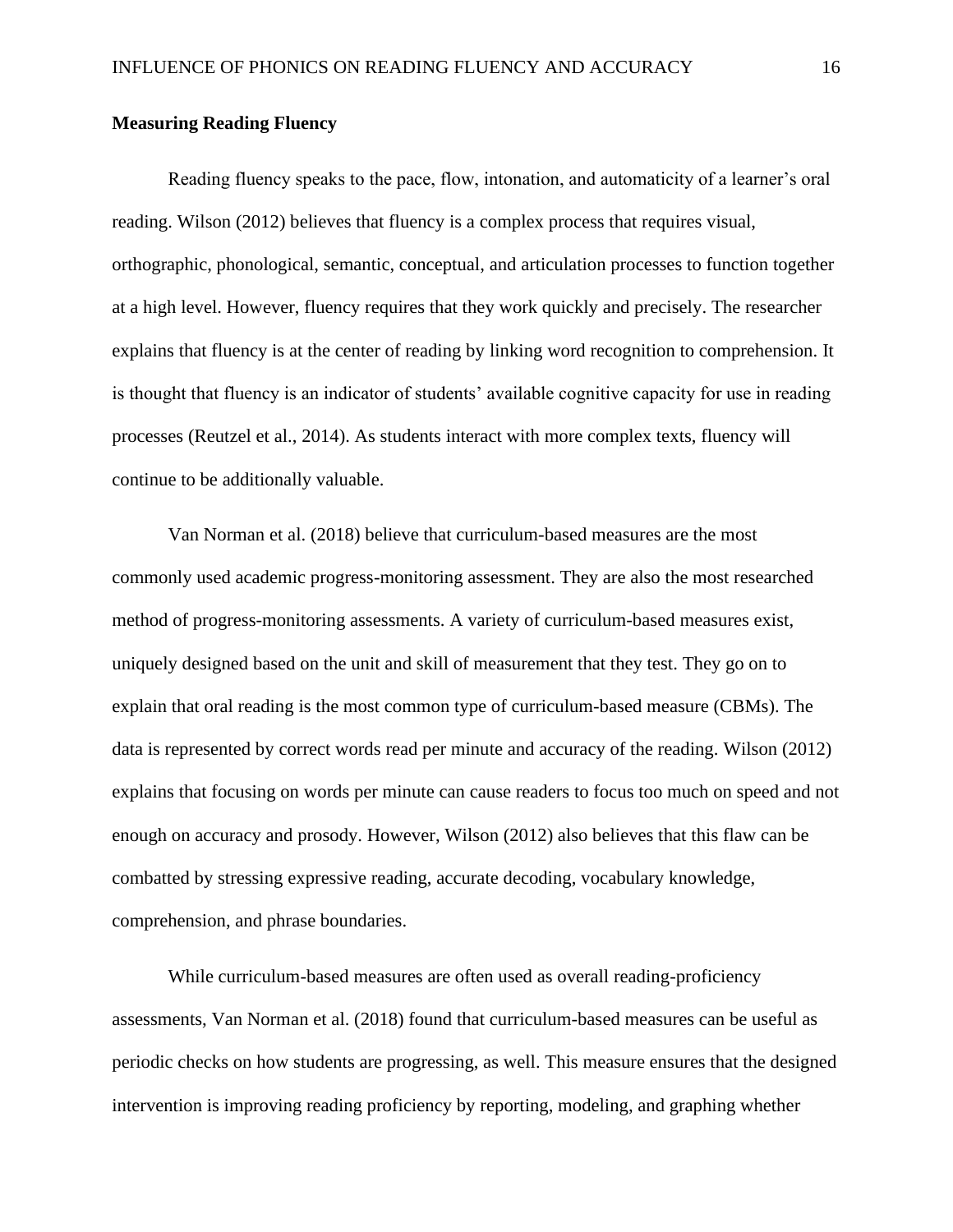students are staying on track with their growth goal. The CBM has proved a relationship with broad assessments of reading achievement.

Van Norman et al. (2018) acknowledge that the CBM does not directly measure ability to decode; however, the ability to decode does influence their ability to read fluently. Therefore, it is used to measure response to phonics instruction. The researchers also acknowledge that word recognition and phonological reading influence oral reading. These factors should be considered as data is gathered.

Phonics instruction shapes readers foundationally as it develops phonemic awareness and decoding skills (Sonnenschein et al., 2010). Wilson (2012) explain that decoding skills enable readers to read fluently, which bridges phonics to comprehension. This supports readers as they apply meaning to text, which aids in comprehension (Wilson, 2012). A variety of phonics methods exist (Campbell, 2018). Whether foundational knowledge is taught explicitly, implicitly, or incidentally may impact the strategies applied and the achievement level of an early reader (Faust & Kandelshine-Waldman, 2011).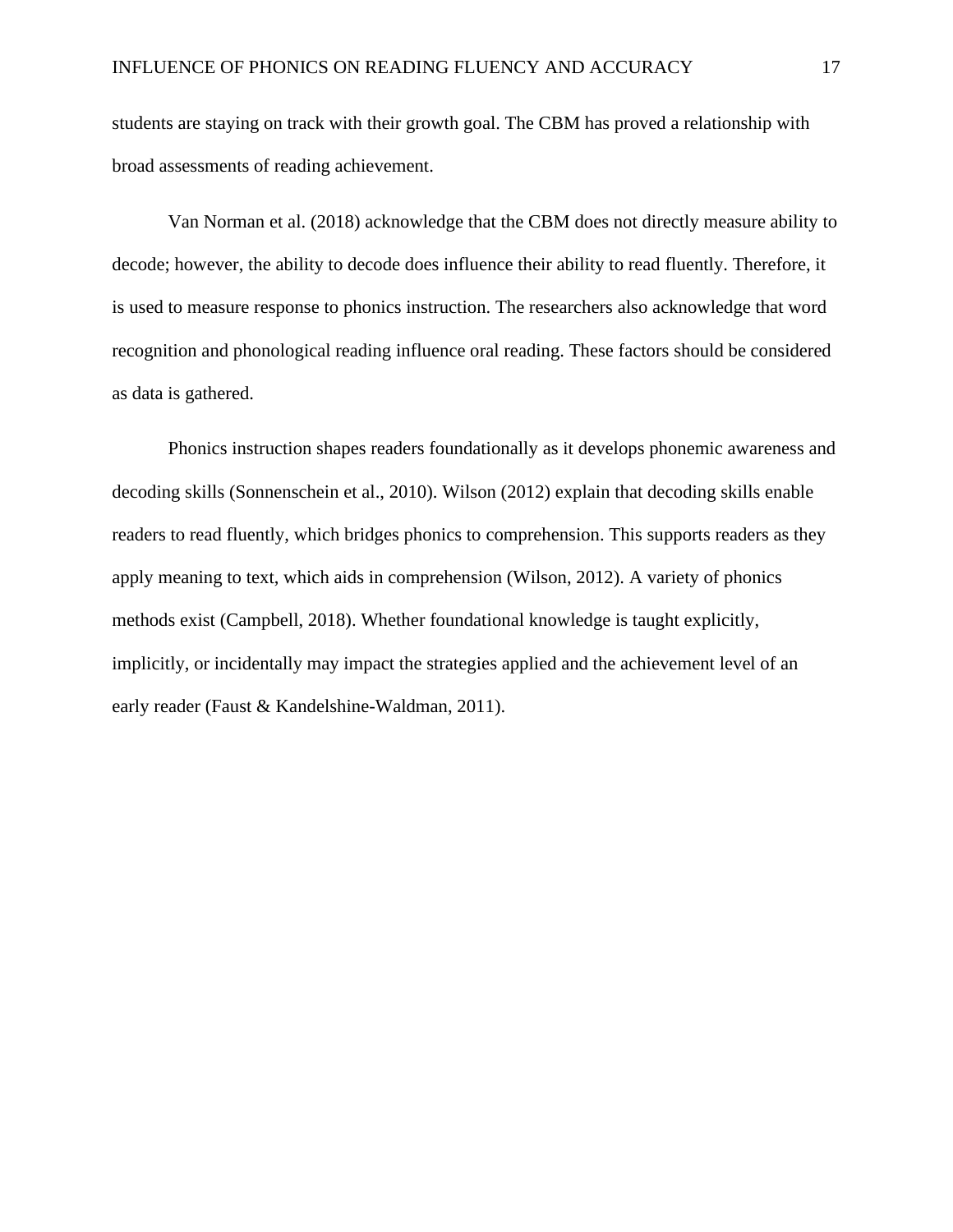#### **Methods**

#### **Participants**

The participants in the study were second graders at Kinsey Elementary, found in a rural community in Sioux Center, Iowa. The population of the community continues to become more diverse because of the influx of immigrant families. Sonnenschein et al. (2010) indicate that students from low-income and minority families often have more limited exposure to text and prior experiences. They may also have less experience with verbal interactions with adults and exposure to adults who interact with text, which may negatively impact their reading proficiency. However, the researchers also state that the primary years of elementary school are the most valuable for modifying the trajectory of learners' reading proficiency.

The action research project was implemented in a second grade classes at Kinsey Elementary. All ethnicity information was accessed through Infinite Campus, the school district's database. Convenience sampling was used to select the participants by reporting on the students grouped in the researcher's homeroom class. The 2018-2019 group of second graders was made up of 18 students. Eight of the students were girls; ten of the students were boys. Nine of the students were considered White, eight of the students were considered Latino, and one student was considered Multi-Racial. Six students received ELL (English Language Learner) services. Nine students received TAG (Talented and Gifted) services, and two students had IEPs (Individualized Education Plans) and received Special Education services.

The 2019-2020 group of second graders was also made up of 18 students. Eight of the students were girls; ten of the students were boys. Ten of the students were considered White, six of the students were considered Latino, one student was considered African American, and one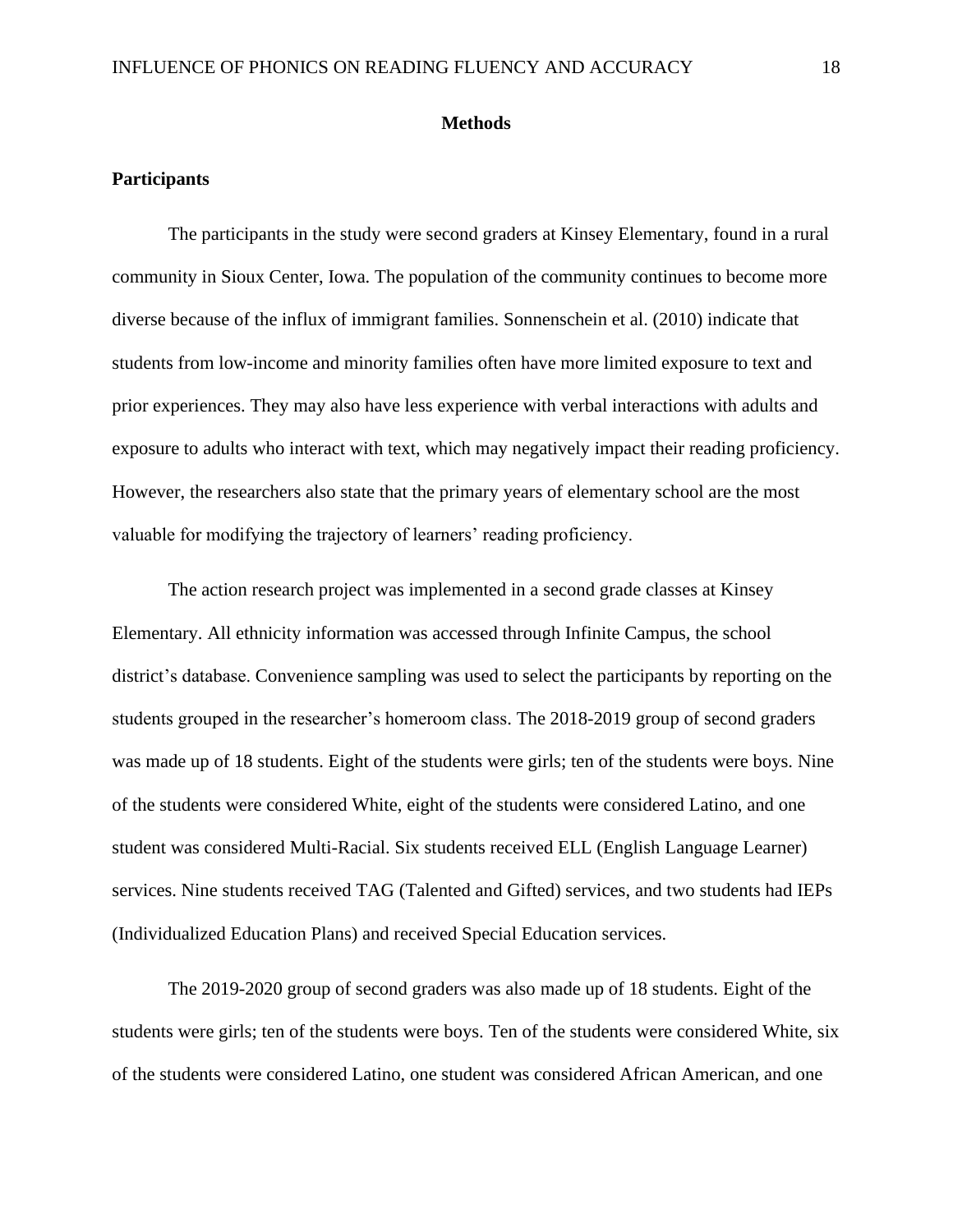student was considered Multi-Racial. Five students received ELL services. Four students received TAG services, and two students had IEPs and received Special Education services. Thus, the two classes have a relatively similar and comparable make-up

#### **Measures**

#### **Measurement Instrument**

The measurement tools being used to identify the relationship between the independent variable and dependent variables are the are the Formative Assessment System for Teachers Curriculum-Based Measure (FAST CBMreading) assessment by Fastbridge and the PRESS Decoding Inventory. The CBMreading assessment was being used to measure fluency and accuracy; while the Press Decoding Inventory is being used to assess only accuracy. The data is quantitative.

#### **Validity and Reliability of Measurement Instrument**

The CBMreading Assessment by FastBridge substantiates validity through researched evidence that the assessment indicates reading development and predicts student performance on standardized tests. The design of the assessment and the passages that are used aligns with utility and sensitivity. According to Fastbridge (2019), Sixty Level A passages were read by 231 students ( $\alpha$  = .92) over less than two weeks. Sixty Level B passages were read by 488 students ( $\alpha$  =.90) over less than two weeks. Sixty Level C passages were read by 513 students ( $\alpha$  =.91) over less than 2 weeks.

The PRESS Decoding Inventory was designed as a diagnostic assessment to identify and access appropriate interventions. Therefore, the validity and reliability have not been validated through research-based studies.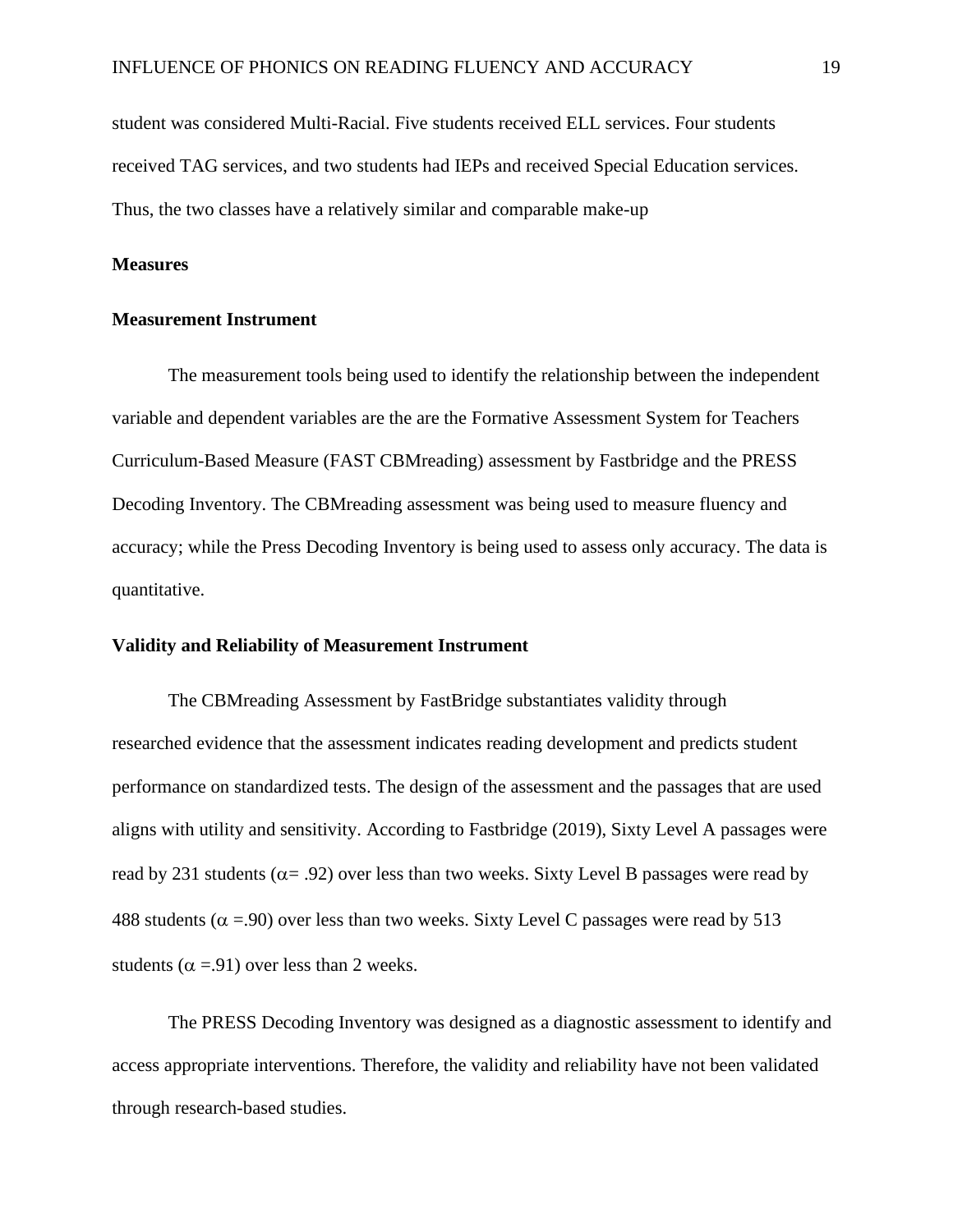#### **Limitations of Measurement Tools**

It is important to indicate the limitations of the FAST CBMreading assessment and PRESS Decoding Inventory. When the FAST assessment provides a percentage on the reader's accuracy, it cuts off at 95%. Thus, readers who read <95% of the passage accuracy will have a precise percentage report; however, readers who read ≥95% will not have a precise percentage report. For consistency, any reader who reads ≥95% will be measured at 95% accuracy.

The PRESS Decoding Inventory is designed as a diagnostic assessment for selecting appropriate interventions. It isolates phonics skills; therefore, it does not measure the readers' proficiency in accuracy. Their percentage measures their progression along a continuum of phonics skills: short vowels in CVC words, digraphs with short vowels, consonant blends with short vowels, long vowels: silent e and vowel teams, and variant vowels. Therefore, if a reader is proficient in only CVC words, they are proficient in one of the six skills on the continuum. This indicates their progression along the continuum, not their accuracy proficiency. This explains why the FAST accuracy measure and PRESS accuracy measure cannot be calculated together. FAST measures accuracy proficiency in context of a reading passage; while PRESS measures progression on a continuum of isolated phonics skills.

#### **Variables**

The independent variable in the study is implementing the BLAST Phonics curriculum into first grade in the 2018-2019 school year. The dependent variables are the accuracy and fluency of early readers. Accuracy will be measured with the FAST CBMreading assessment and the PRESS Decoding Inventory. Fluency will also be measured with the FAST CBMreading assessment. The variables are quantitative.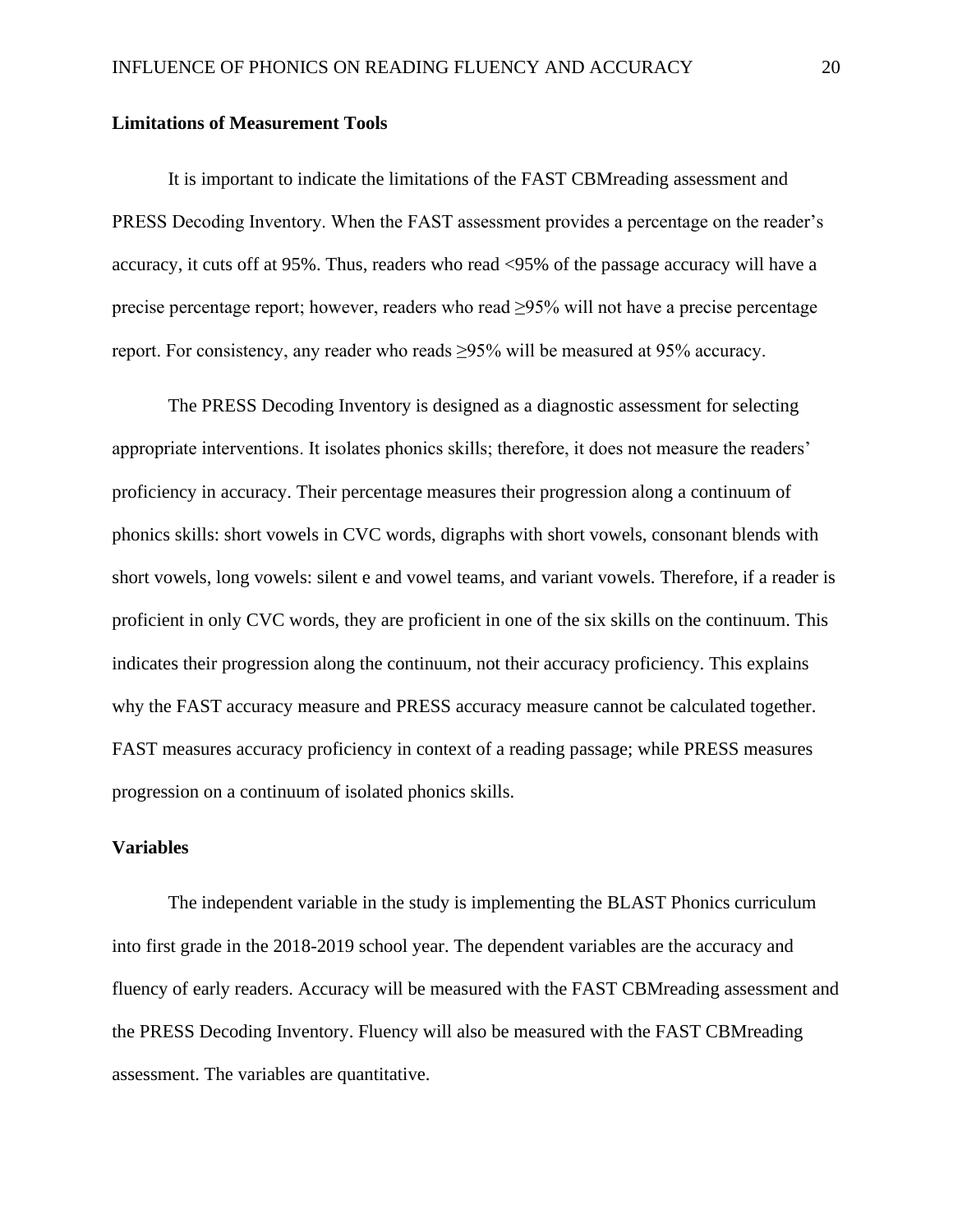#### **Procedures**

Beginning of year data between the researcher's 2018-2019 school year class and the 2019-2020 school year class was compared in the Fall of 2019. Parsons, Hewson, Adrian, & Day (2013) acknowledge that not mapping or planning for a research project is when errors and sloppiness take place. To ensure comparable data, the researcher planned the Press Decoding Inventory and FAST assessment on a similar timetable. Even though the assessments are one-onone assessments, they were administered in a way that allows students full concentration. The assessing did not hinder or inconvenience the rest of the classroom, making it feasible to fit into the school day.

Data from the FAST assessment for the 2018-2019 school year was gathered during in September, 2018. To provide consistency, the FAST assessment data for the 2019-2020 school year was gathered during September, 2019. Assessment time was planned into instruction for the FAST assessment. As each student was assessed individually, the remaining students were in a different classroom. This is a yearly practice at Kinsey Elementary. Removing the other students removes any possible distractions, allowing the student being assessed to have complete silence. This is important for accurate data since FAST is a time-sensitive assessment.

Data from the PRESS Decoding Inventory for the 2018-2019 data was gathered during September, 2018. To provide consistency, the PRESS Decoding Inventory data for the 2019- 2020 school year was gathered during September, 2019. The researcher factored time into guided reading instruction to administer the PRESS Decoding Inventory so that it was possible to fit into the school day without inconveniencing the classroom or lessening instructional time. While each student was assessed individually, the remaining students practiced stamina, which is an essential second grade skill and something that is practiced frequently at the beginning of the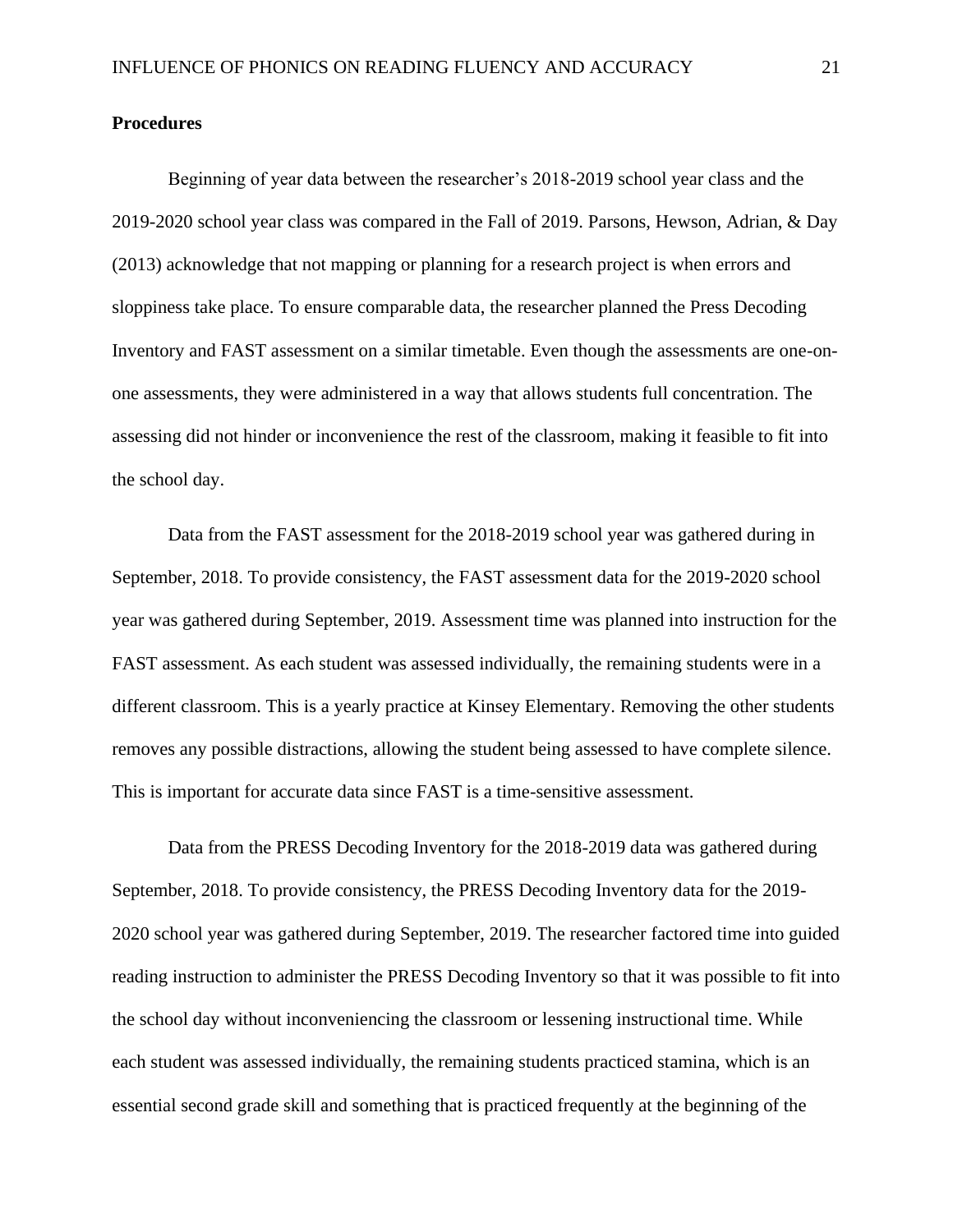year. This provided data to compare the reading fluency and accuracy between students who did not receive BLAST Phonics instruction (2018-2019 school year class) and students who did receive BLAST Phonics instruction (2019-2020 school year class).

#### **Data Collection**

The researcher gathered data from the FAST CBMreading test by following the FAST protocol. Each student read three passages. They read each passage for one minute. As students read, the researcher marked any miscues. At the conclusion of the test, FAST provided a report on how many correct words per minute and what percentage of the words that the student accurately read.

The researcher gathered data from the PRESS Decoding Inventory by following the PRESS Phonics Continuum. Initially, the students are assessed based on their letter sound correspondence. If they score  $\leq$  21 correctly, the inventory is complete. If the students score  $\geq$  22 correct, the assessment continues onto phonics skills.

The assessment breaks phonics skills down into short vowels in CVC words, digraphs with short vowels, consonant blends with short vowels, long vowels: silent e and vowel teams, and variant vowels. When assessing phonics skills, any time a student scores,  $\leq 8$ , they will not be considered proficient in that phonics skill. The inventory will be complete. Any time a student scores ≥9, they will be considered proficient in the phonics skill and progress onto the next phonics skill. This data will be tracked in checklist format.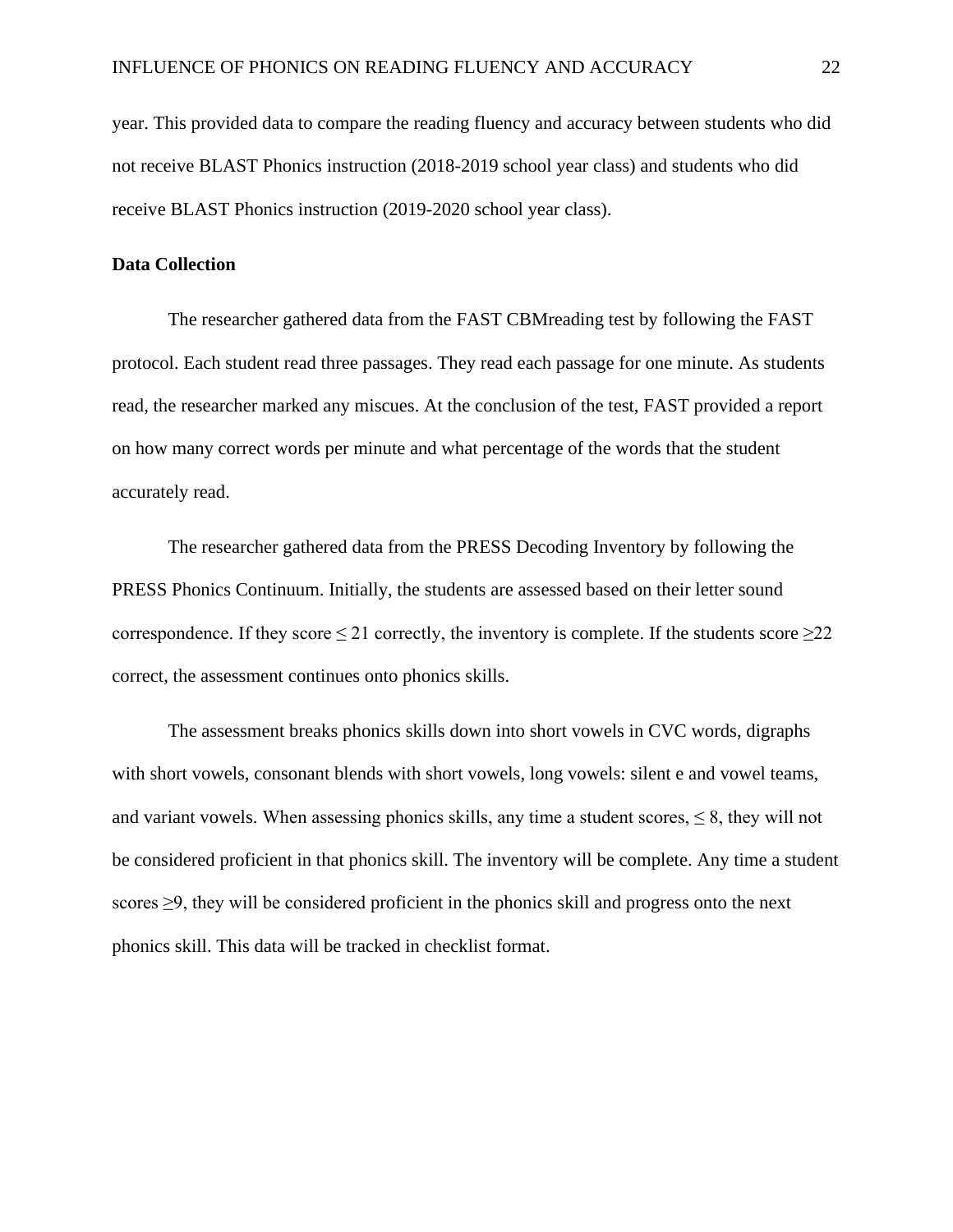#### **Results**

The independent variable in the study was implementing the BLAST Phonics curriculum into first grade in the 2018-2019 school year, and the dependent variables are the accuracy and fluency of early readers. In this case, this points to comparing the data on the FAST CBMreading and PRESS Decoding Inventory from the 2018-2019 school year class and the 2019-2020 school year class.

The data in Table 1 compares: (1) the FAST CBMreading fluency data; (2) the FAST CBMreading accuracy data; (3) the PRESS Decoding Inventory accuracy data. The data (See Table 1) shows comparisons in reading fluency and accuracy between the 18-19 student data and the 19-20 student data. The difference is statistically significant if the p-value is less than 0.05. Since the p-value is greater than 0.05 in all cases, the data is not statistically significant. The findings of the data point to the impact that BLAST Phonics has on our early readers. However, it was not statistically significant, indicating that there was not an effect.

#### Table 1

|                                          | $\boldsymbol{M}$ | SD    | t    | df | $\boldsymbol{p}$ | $\overline{d}$ |
|------------------------------------------|------------------|-------|------|----|------------------|----------------|
| 18-19 Student Data                       |                  |       |      |    |                  |                |
| <b>FAST CBMreading Fluency</b>           | 68.44            | 38.18 | 2.03 | 34 | 0.80             | 3.8            |
| <b>FAST CBM</b> reading Accuracy         | 0.87             | 0.17  | 2.03 | 34 | 0.40             | 0.3            |
| <b>PRESS Decoding Inventory Accuracy</b> | 0.58             | 0.31  | 2.03 | 34 | 0.94             | 0.0            |
| 19-20 Student Data                       |                  |       |      |    |                  |                |
| <b>FAST CBMreading Fluency</b>           | 65.11            | 38.80 | 2.03 | 34 | 0.80             | 3.8            |
| <b>FAST CBM</b> reading Accuracy         | 0.82             | 0.24  | 2.03 | 34 | 0.40             | 0.3            |
| <b>PRESS</b> Decoding Inventory Accuracy | 0.57             | 0.35  | 2.03 | 34 | 0.94             | 0.0            |

*Summary of Unpaired t-test Results*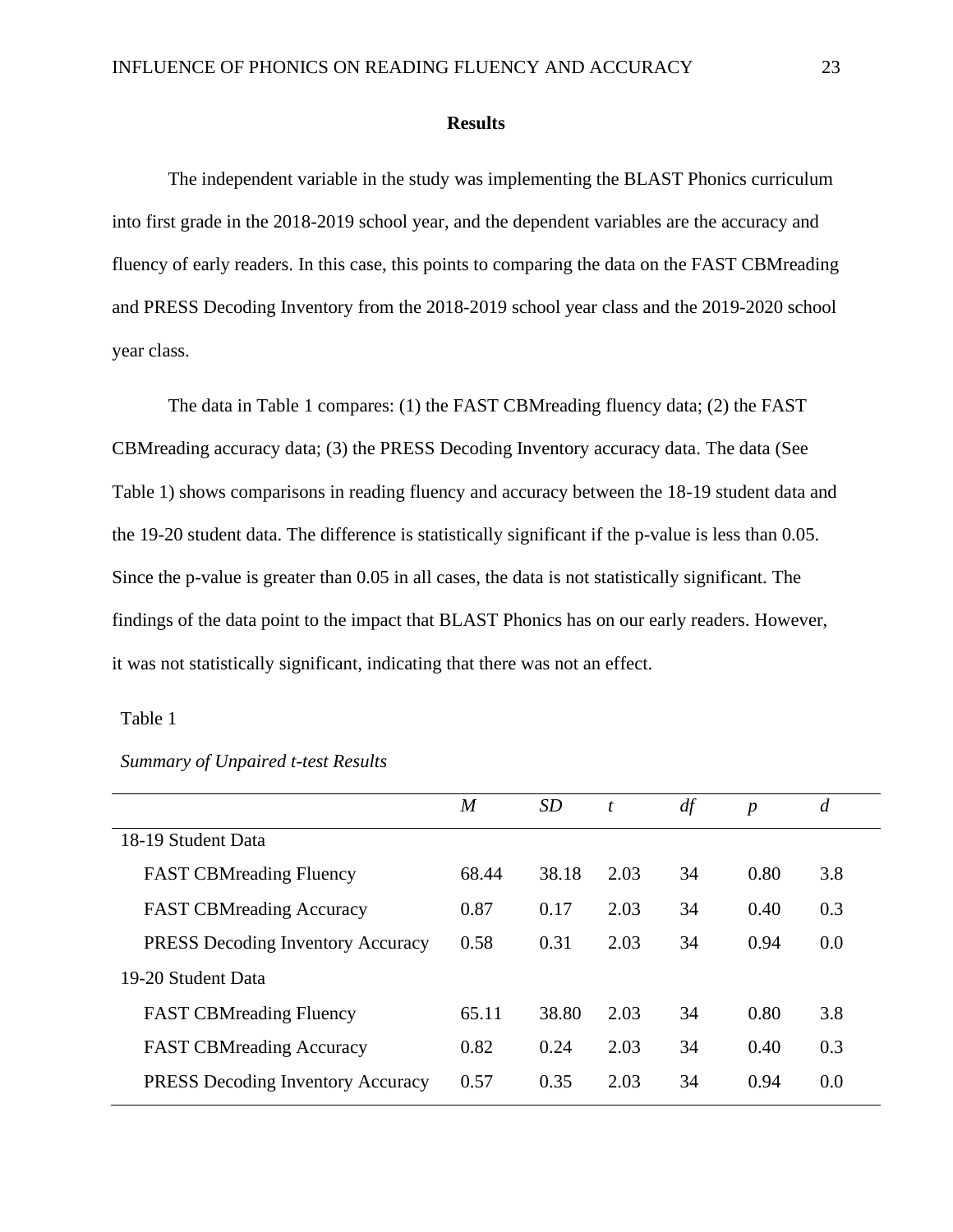#### **Discussion**

#### **Summary of Major Findings**

The purpose of this study was to explore whether implementing an explicit phonics curriculum would impact the reading fluency and accuracy of second grade readers. The *t*-tests indicate that the statistical difference between the groups in reading fluency and accuracy are not significant. Despite statistical insignificance, the 18-19 group of students have slightly higher scores on all three measures. This could indicate that these students were higher-level learners.

While results on all three measures show higher scores from the 18-19 group of students, it is worth addressing the differences in what the assessments measure. The FAST Fluency test indicates how many words per minute students are reading. Results show that students in the 19- 20 group were reading approximately three words fewer per minute than the students in the 18- 19 group. The FAST Accuracy test indicates the percentage of words that students read correctly. The results prove that students in the 19-20 group were reading approximately 5% fewer words accurately. The PRESS Decoding Inventory indicates which isolated phonics skills readers have mastered. The results show that the 19-10 group of students have mastered approximately 1% fewer of the isolated phonics skills.

It is noteworthy that the data between the 18-19 students and 19-20 students are most closely comparable in the PRESS Decoding Inventory Accuracy Results, which may indicate that the BLAST Phonics positively impacted the readers when decoding is being measured in isolation. While both FAST assessments measure readers as they read passages within context, the PRESS inventory measures readers as they read words in isolation. This could suggest that the phonics curriculum did not positively impact readers' overall reading fluency and accuracy,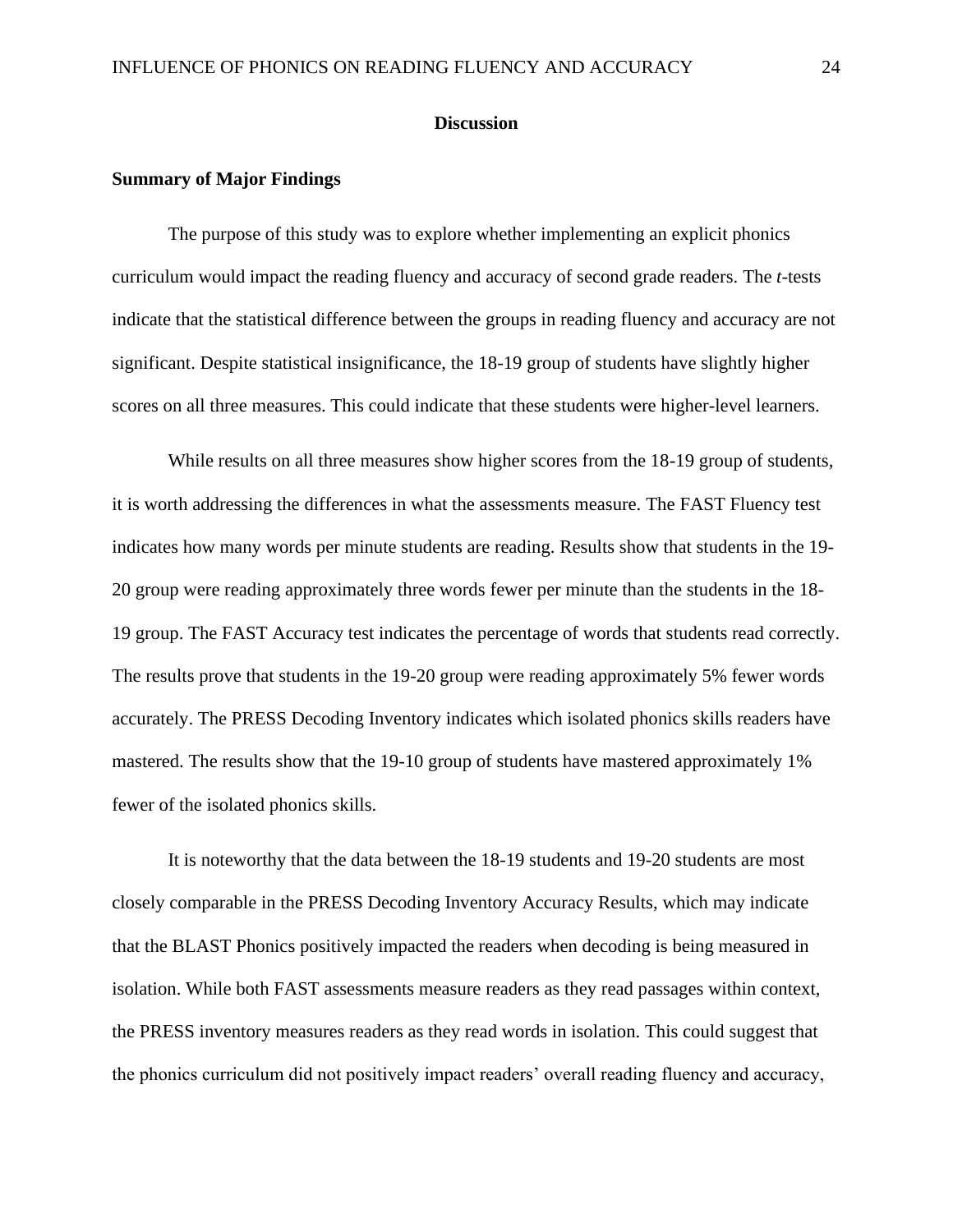but that it did positively impact readers' ability to decode and access phonics rules and patterns when examining words in isolation.

This data suggests that while the implementation of BLAST Phonics is not statistically significant, it may have supported readers in accessing phonics skills when reading words in isolation.

#### **Limitations of the Study**

Several limitations of the study are present, which could affect the validity and reliability of the results. The sample size of the study was small; thus, it makes it difficult to generalize the results to subjects outside of the study. Another sample size limitation refers to the ability level of the classes. Since the data is gathered at the beginning of the year, it is baseline data. It is possible that one class is, by nature, more advanced than the other. This could impact the results of the study. Another limitation that should be considered is experimenter bias. Since the researcher is the teacher, unintentional instruction or treatment could sway results.

Behavior is a consideration as well. It is possible that students rushed through the assessments. In the case of the FAST assessment, some students become flustered by the oneminute time limitation and race through the passages. While this may increase their words per minute, it may decrease their accuracy. In the case of the PRESS Decoding Inventory, students that rush through may not consider the possibility of nonsense words and call out words that are close, rather than taking the time to study the phonics patterns. These behaviors could skew study results.

There are some limitations in the data from the PRESS Decoding Inventory. The PRESS Decoding Inventory is a diagnostic assessment that uses a continuum. After assessing letter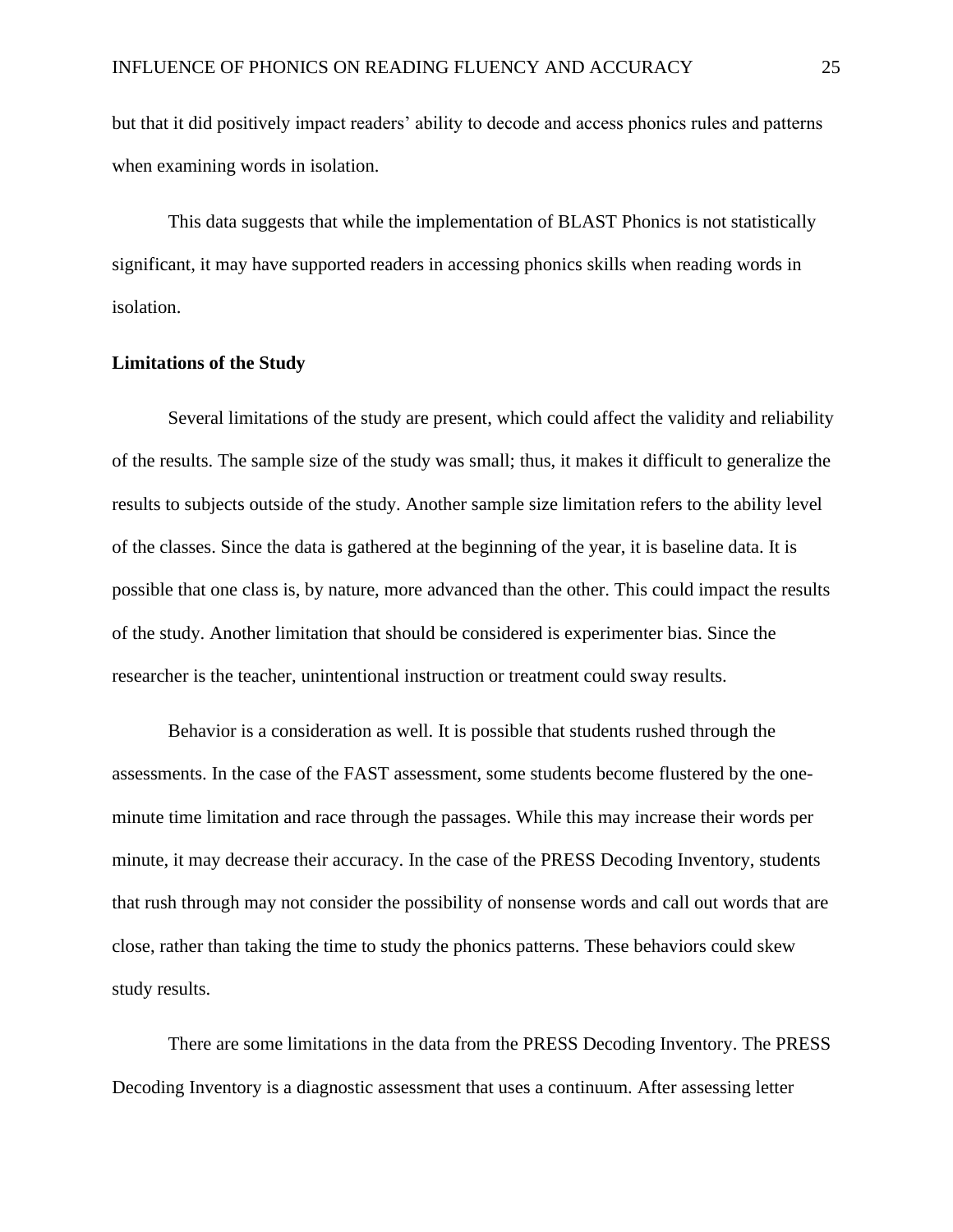sounds, the researcher assesses students on short vowels in CVC words, digraphs with short vowels, consonant blends with short vowels, long vowels: silent e and vowel teams, and variant vowels. It does not report on proficiency. Since the researcher only proceeded to the next phonics skill if the reader accurately read  $\leq 8$  of them, it is possible that a student missed a skill but would have proven to be proficient on the following skill. For instance, it is possible that a student read only six silent e and vowel team words accurately, so the assessment concluded. It is possible that the reader is proficient in variant vowels but did not have the opportunity to prove it. This is a limitation in the design of the assessment.

#### **Further Study**

As the district continues to move forward with the roll out of Really Great Reading phonics curricula, further study should take place. It is important to note that Countdown Phonics is the kindergarten curriculum, Blast Phonics is the first grade curriculum, and HD Word is the second grade curriculum. These are all products of Really Great Reading.

In the pilot school year (2018-2019), the curricula were not in full implementation. Three of the seven kindergarten sections integrated Countdown Phonics. Six of the six first grade sections received Blast Phonics, a product of Really Great Reading. However, the 2019-2020 school year brought full implementation. All seven sections of kindergarten integrated Countdown Phonics. All seven sections of first grade integrated Blast Phonics. All six sections of second grade integrated HD Word. With full implementation in kindergarten-second grade, it is possible that the impact would be greater on readers' fluency and accuracy.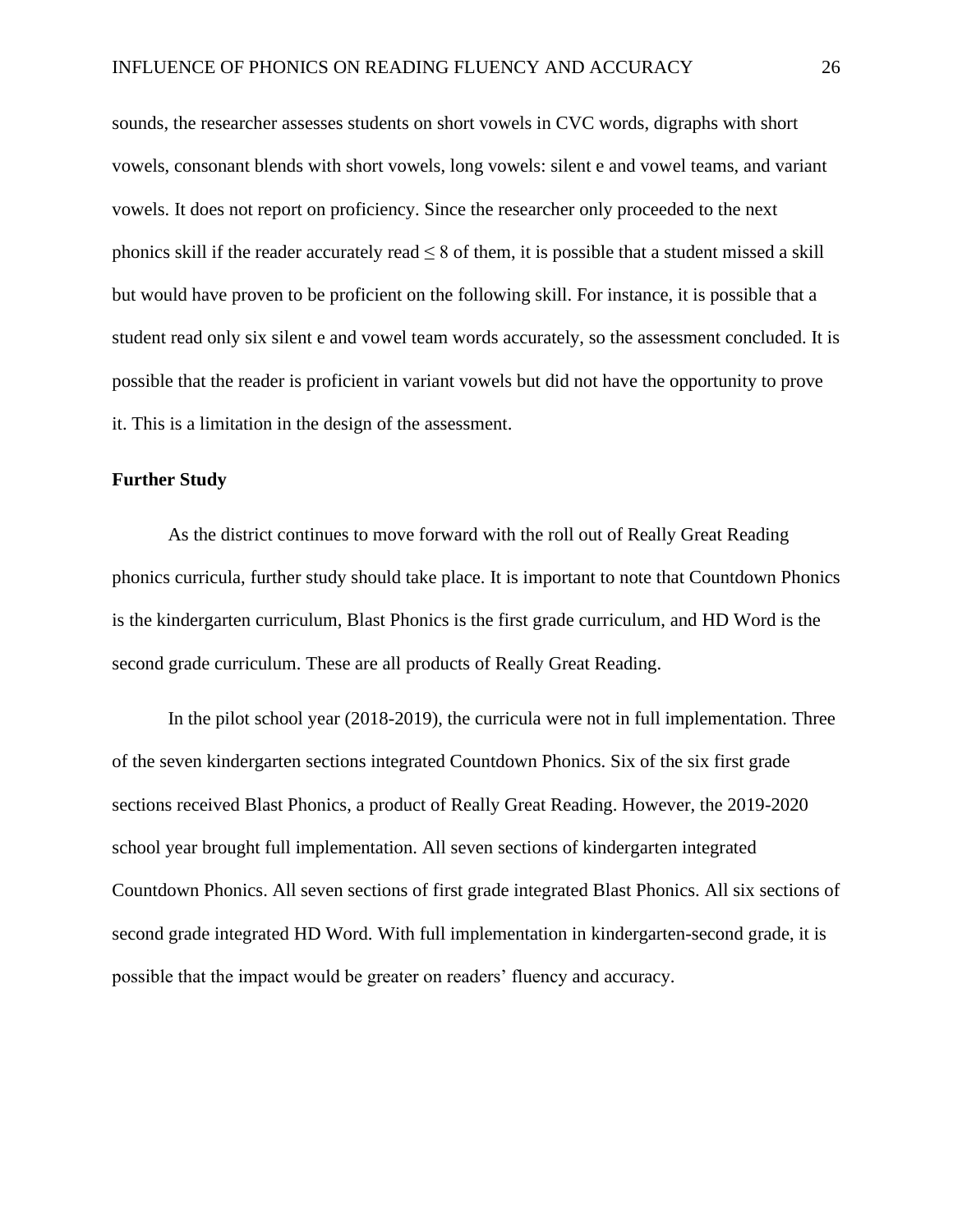#### **Conclusion**

The controversy that surrounds reading instruction leads to a variety of philosophies and methods. This study explored the impact that explicit phonics instruction had on the reading fluency and accuracy of second graders. The study was designed to provide guidance within the classroom as teachers plan effective instruction. It was designed to provide guidance to the school district as decisions about phonics curricula implementation are made. This action research has provided useful feedback and information based on the integration of Blast Phonics in first grade within the 2018-2019 school year.

Classroom time is a precious and valuable commodity. Wasted time leaves learners without foundational skills that will build upon reading knowledge and comprehension in the years to come. It is important to determine whether the time and resources spent on phonics curriculum are worthwhile or nonsensical. Although this action research did not point to significant statistical findings, it explores a variety of approaches and provides direction for future research.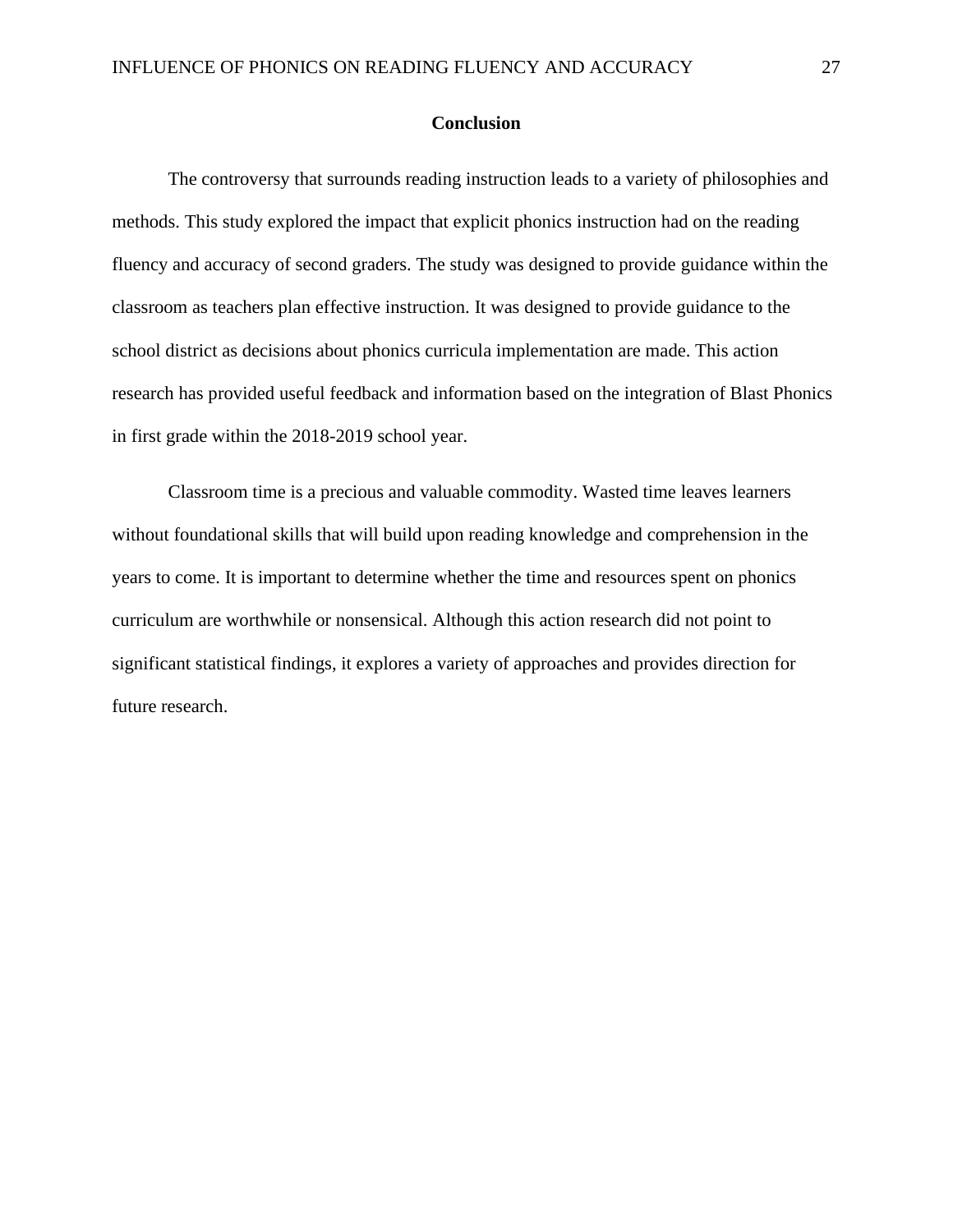#### References

# ACSD (2019). Write for education update. Retrieved from [http://www.ascd.org/Publications/Newsletters/Education-Update/write-for-education](http://www.ascd.org/Publications/Newsletters/Education-Update/write-for-education-%09update.aspx)[update.aspx](http://www.ascd.org/Publications/Newsletters/Education-Update/write-for-education-%09update.aspx)

- Beverly, B., Giles, R., & Buck, K. (2009). First-grade reading gains following enrichment: Phonics plus decodable texts compared to authentic literature read aloud. *Reading Improvement, 46*(4), 191-203.
- Campbell, S. (2018). Teaching phonics without teaching phonics: Early childhood teachers' reported beliefs and practices. *Journal of Early Childhood Literacy, 0*(0), 1-32. doi:10.1177/1468798418791001
- Campbell, S., Torr, J., & Cologon, K. (2012). Ants, apples and the abcs: The use of commercial phonics programmes in prior-to-school children's services. *Journal of Early Childhood Literacy*, *12*(4), 367-388. doi: 10.1177/1468798411417377
- Carlisle, J. (2010). Effects of instruction in morphological awareness on literacy achievement: An integrative review. *Reading Research Quarterly, 45*(4), 464-487. doi:10.1598/RRQ.45.4.5
- Carson, K., Gillon, G., & Boustead, T. (2013). Classroom phonological awareness instruction and literacy outcomes in the first year of school. *Language, Speech, and Hearing Services in Schools, 44*(2), 147-60. doi:10.1044/0161-1461(2012/11-0061)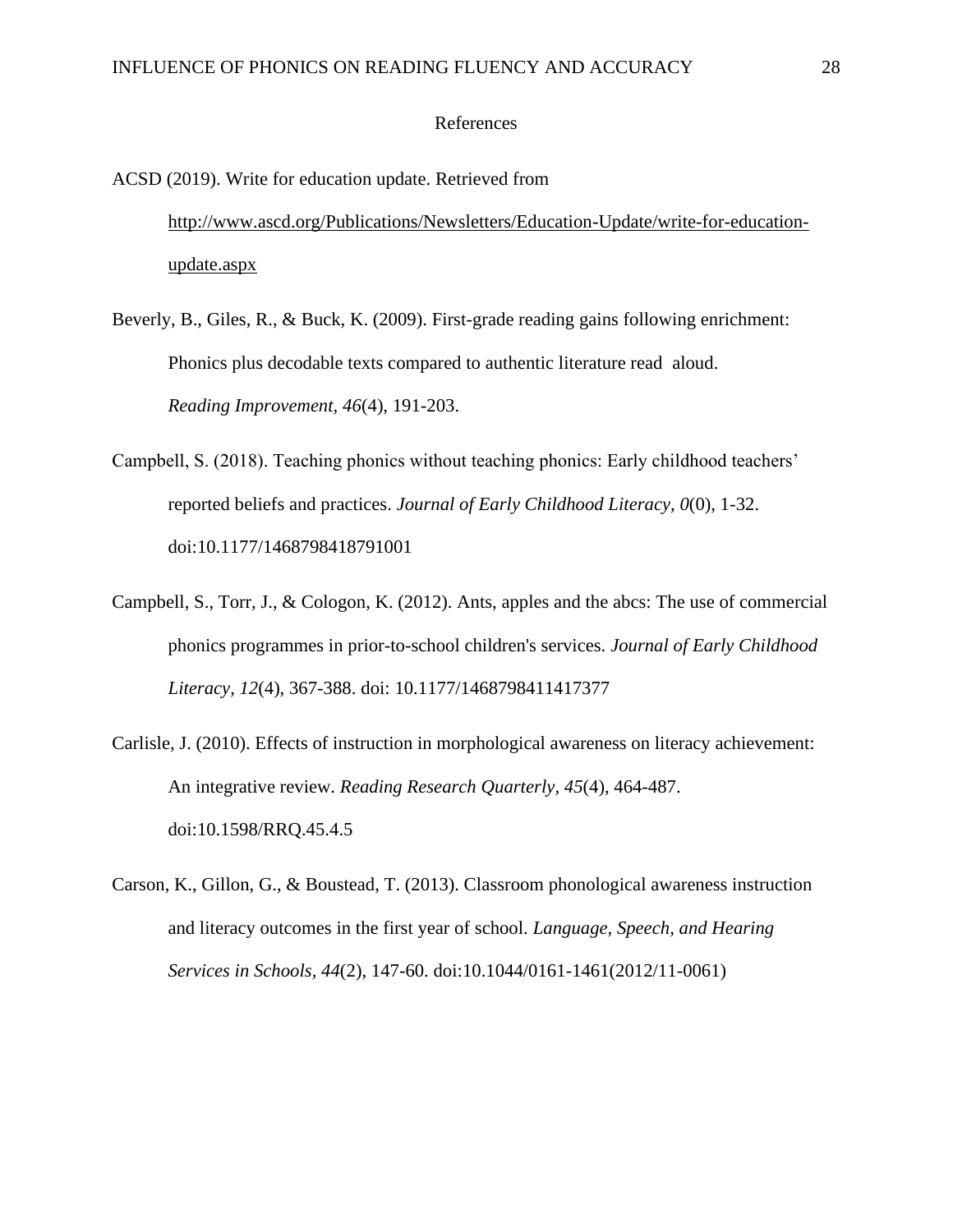- Cunningham, J. (2017). Supporting phonics instruction: laying a foundation for reading: the importance of phonics to reading and writing success. (2017, June). *District Administration, 53*(6), 58-59.
- Ehri, L. C., & Flugman, B. (2018). Mentoring teachers in systematic phonics instruction: Effectiveness of an intensive year-long program for kindergarten through 3rd grade teachers and their students. *Reading and Writing*, *31*(2), 425-456.
- FastBridge Learning. (2019). Retrieved from<http://www.fastbridge.org/assessments/reading/> cbmreading/
- Faust, M., & Kandelshine-waldman, O. (2011). The effects of different approaches to reading instruction on letter detection tasks in normally achieving and low achieving readers. *Reading and Writing*, *24*(5), 545-566.
- Maddox, K., & Feng, J. (Eds.). (2013). Proceedings from Georgia Education Research Association Annual Conference '13*: Whole language instruction vs. phonics instruction: Effect on reading fluency and spelling accuracy of first grade students*. Savannah, Georgia.
- McGeown, S. P., & Medford, E. (2014). Using method of instruction to predict the skills supporting initial reading development: Insight from a synthetic phonics approach. *Reading and Writing*, *27*(3), 91-608. doi:10.1007/s11145-013-9460-5
- Noltemeyer, A. L., Joseph, L. M., & Kunesch, C. E. (2013, Fall). Effects of supplemental small group phonics instruction on kindergartners' word recognition performance. *Reading Improvement*, *50*(3), 121-131.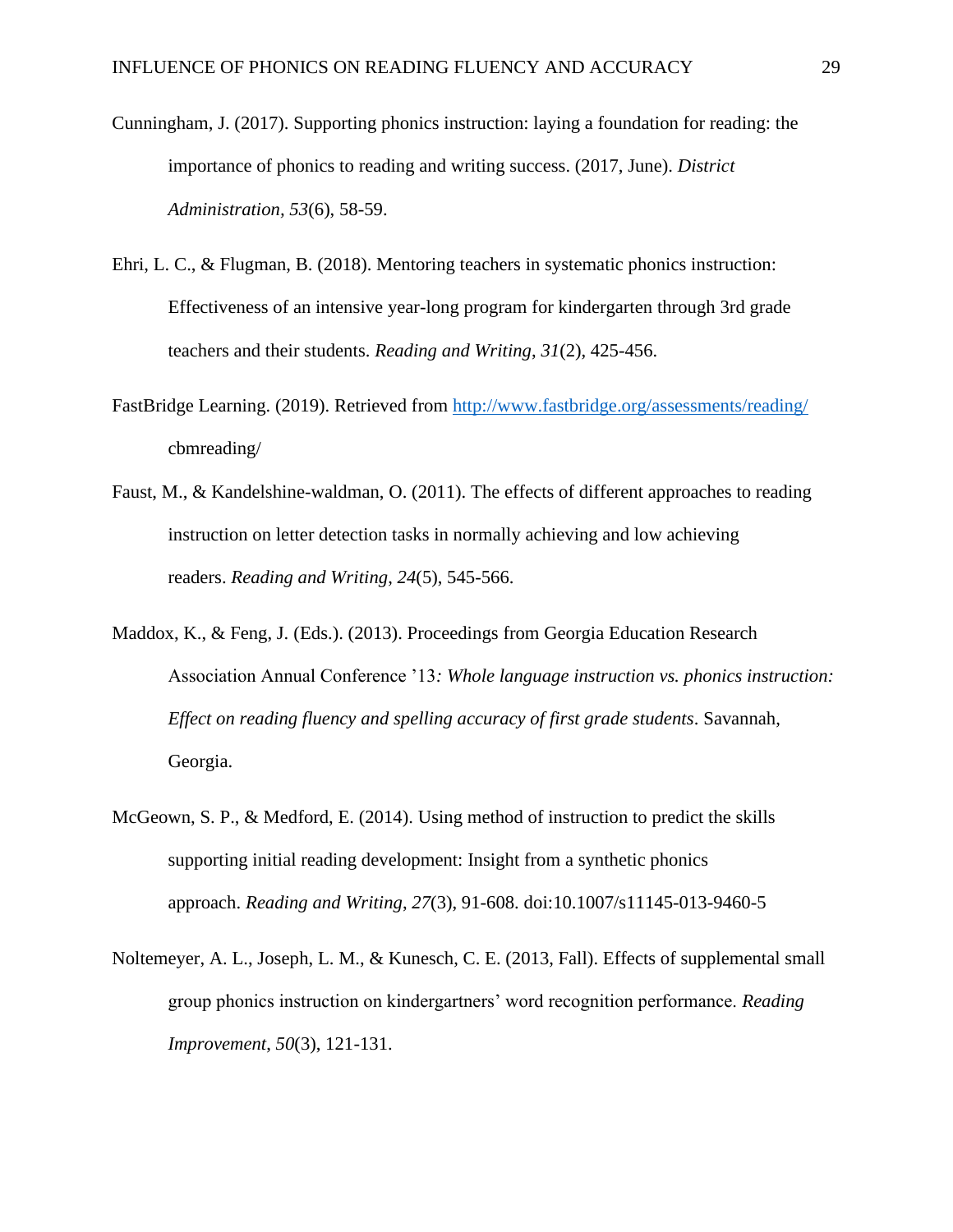- Parsons, J., Hewson, K., Adrian, L., & Day, N. (2013). *Engaging in action research: A practical guide to teacher-conducted research for educators and school leaders.* Calgary, Alberta: Brush Education.
- Pruisner, P. (2009). Moving beyond no child left behind with the merged model for reading instruction. *Techtrends: Linking Research and Practice to Improve Learning,53*(2), 41- 47.
- Reutzel, D., Child, A., Jones, C., & Clark, S. (2014). Explicit instruction in core reading programs. *The Elementary School Journal*, *114*(3), 406-430.
- Shanahan, T., & Lonigan, C. (2010). The National Early Literacy Panel: A Summary of the Process and the Report. *Educational Researcher*, *39*(4), 279-285. doi:10.3102/0013189X10369172
- Sonnenschein, S., Stapleton, L., & Benson, A. (2010). The relation between the type and amount of instruction and growth in children's reading competencies. *American Educational Research Journal, 47*(2), 358-389.
- Suggate, S. (2016). A meta-analysis of the long-term effects of phonemic awareness, phonics, fluency, and reading comprehension interventions. *Journal of Learning Disabilities, 49*(1), 77-96. doi: 10.1177/0022219414528540
- Tracey, D. (2017). Understanding the reading process: One path to strengthening classroom instruction. *Education and Urban Society*, *49*(9), 814-831. doi: 10.1177/0013124516659526
- Tyler, E., Hughes, J., Beverley, M., & Hastings, R. (2015). Improving early reading skills for beginning readers using an online programme as supplementary instruction. *European*